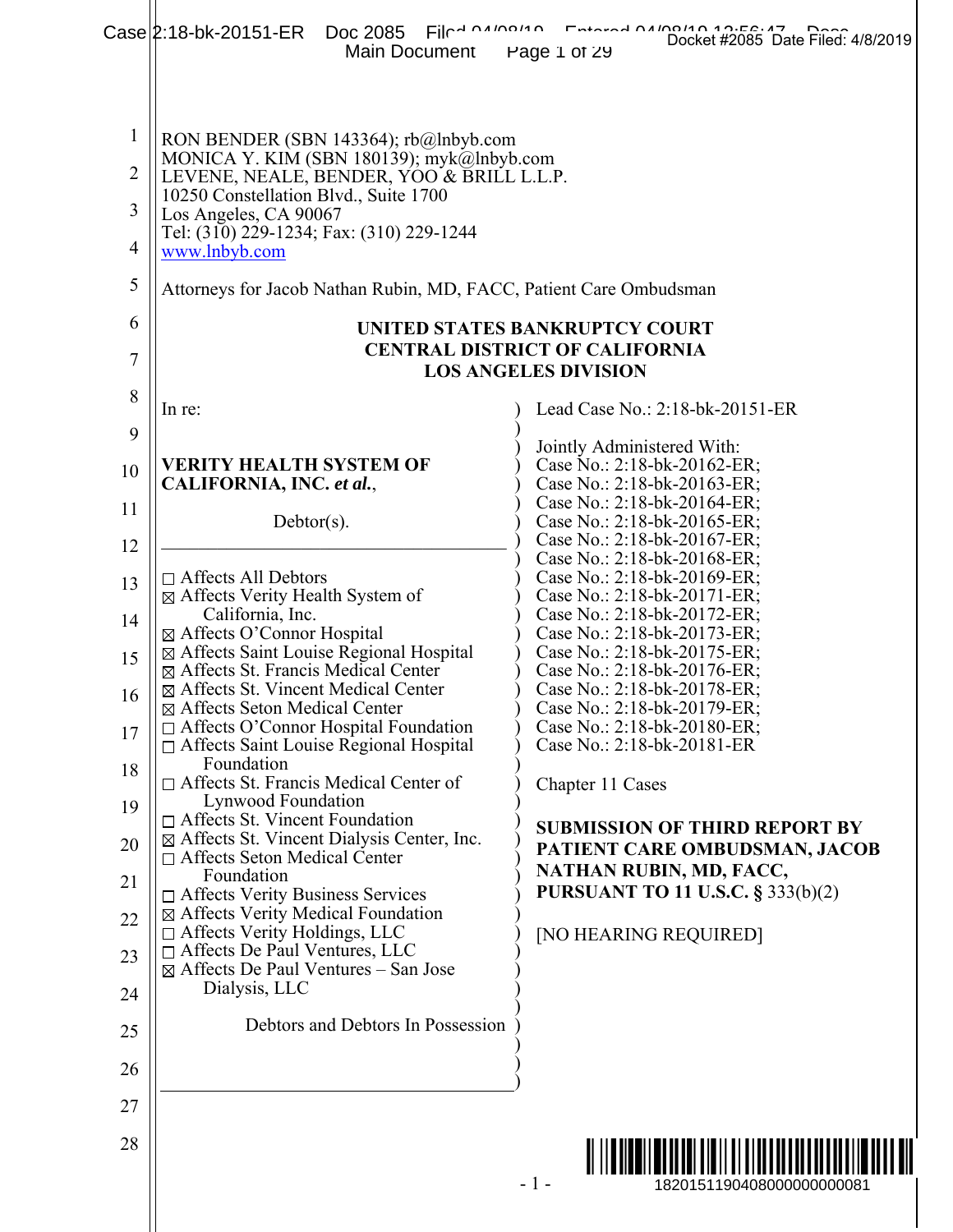|                | Case 2:18-bk-20151-ER Doc 2085 Filed 04/08/19 Entered 04/08/19 12:56:47<br><b>Desc</b><br>Page 2 of 29<br>Main Document |
|----------------|-------------------------------------------------------------------------------------------------------------------------|
| 1              | <b>TABLE OF CONTENTS</b>                                                                                                |
| $\overline{2}$ | IN RE VERITY HEALTH SYSTEMS, INC.                                                                                       |
| 3              | THIRD REPORT OF PATIENT CARE OMBUDSMAN<br><b>PURSUANT TO 11 U.S.C. § 333</b>                                            |
| $\overline{4}$ |                                                                                                                         |
| 5              |                                                                                                                         |
| 6<br>7         | III. METHODOLOGY AND MEDICAL STANDARD APPLIED BY THE PCO  4                                                             |
| 8              |                                                                                                                         |
| 9              | B. Documents Reviewed in Data Room (One Drive) and at Debtors' Locations. 5                                             |
| 10             |                                                                                                                         |
| 11             |                                                                                                                         |
| 12             |                                                                                                                         |
| 13             | a. Review: California Department of Public Health Reports  6                                                            |
| 14             |                                                                                                                         |
| 15             |                                                                                                                         |
|                |                                                                                                                         |
| 16             |                                                                                                                         |
| 17             |                                                                                                                         |
| 18             |                                                                                                                         |
|                |                                                                                                                         |
| 19             |                                                                                                                         |
| 20             |                                                                                                                         |
| 21             |                                                                                                                         |
| 22             |                                                                                                                         |
|                |                                                                                                                         |
| 23             |                                                                                                                         |
| 24             |                                                                                                                         |
| 25             |                                                                                                                         |
| 26             |                                                                                                                         |
| 27             |                                                                                                                         |
| 28             |                                                                                                                         |
|                |                                                                                                                         |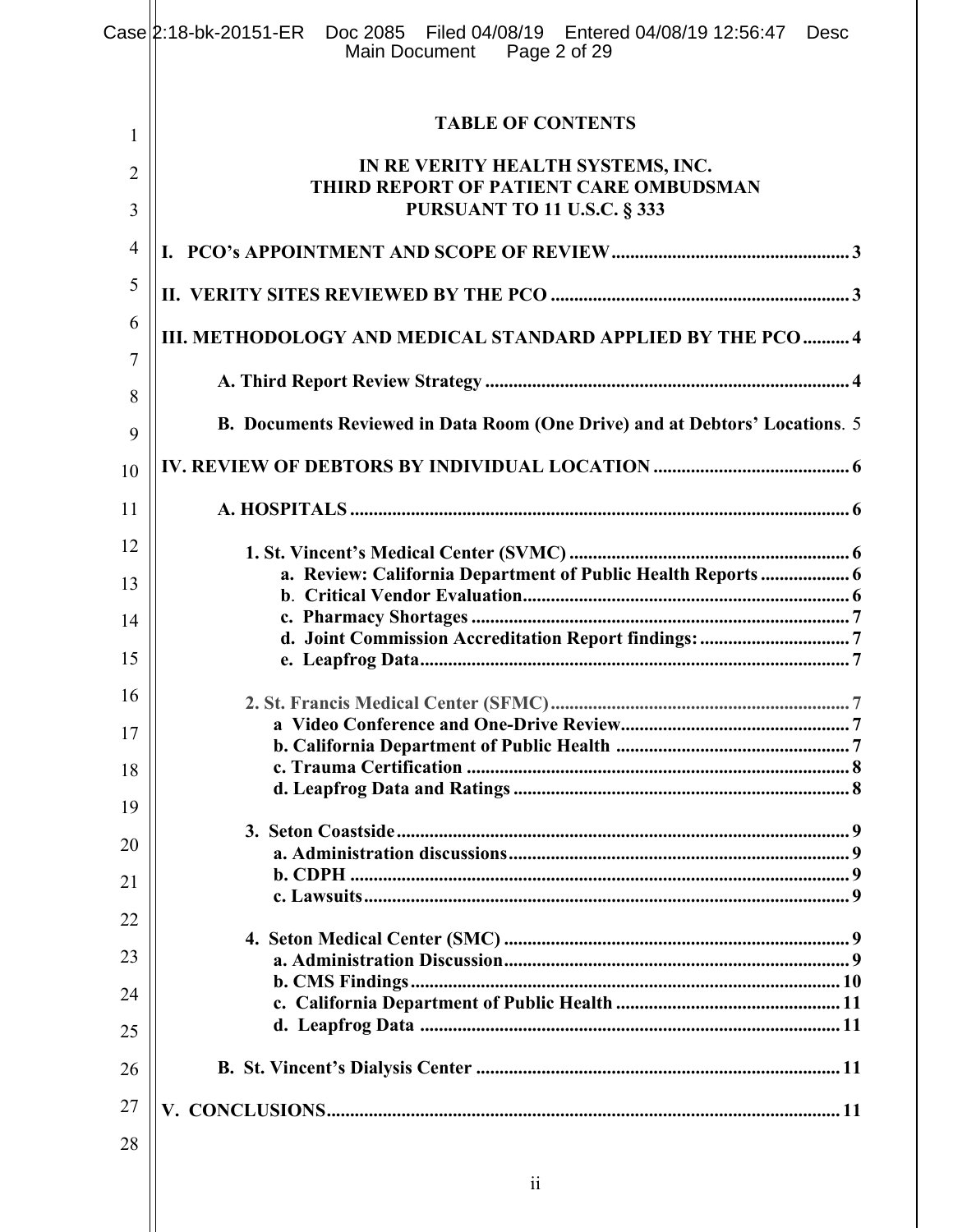|                                     | Case 2:18-bk-20151-ER Doc 2085 Filed 04/08/19 Entered 04/08/19 12:56:47 Desc<br>Main Document  Page 3 of 29 |         |
|-------------------------------------|-------------------------------------------------------------------------------------------------------------|---------|
| $\mathbf{1}$<br>$\overline{2}$<br>3 | <b>TABLE OF AUTHORITIES</b>                                                                                 | Page(s) |
| $\overline{4}$                      | <b>Federal Statutes</b>                                                                                     |         |
| 5                                   | 11 U.S.C.                                                                                                   |         |
| 6                                   |                                                                                                             |         |
| $\overline{7}$                      |                                                                                                             |         |
| 8                                   |                                                                                                             |         |
| 9                                   |                                                                                                             |         |
| 10                                  |                                                                                                             |         |
| 11                                  |                                                                                                             |         |
| 12                                  |                                                                                                             |         |
| 13                                  |                                                                                                             |         |
| 14                                  |                                                                                                             |         |
| 15                                  |                                                                                                             |         |
| 16                                  |                                                                                                             |         |
| $17\,$                              |                                                                                                             |         |
| $18\,$                              |                                                                                                             |         |
| 19                                  |                                                                                                             |         |
| $20\,$                              |                                                                                                             |         |
| 21                                  |                                                                                                             |         |
| 22                                  |                                                                                                             |         |
| 23                                  |                                                                                                             |         |
| 24                                  |                                                                                                             |         |
| 25                                  |                                                                                                             |         |
| 26                                  |                                                                                                             |         |
| $27\,$                              |                                                                                                             |         |
| 28                                  |                                                                                                             |         |
|                                     | $\dddot{\mathbf{i}}$                                                                                        |         |
|                                     |                                                                                                             |         |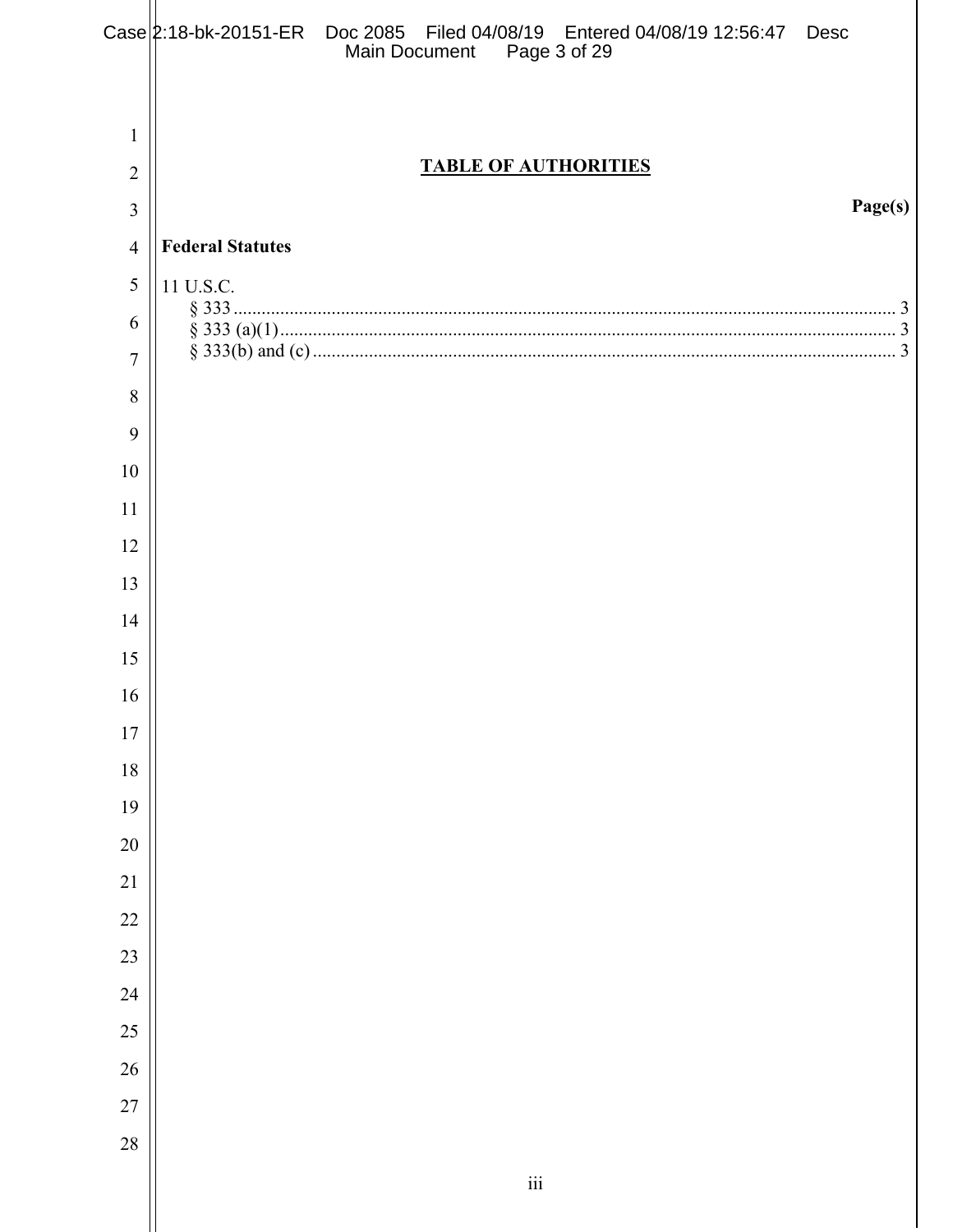#### Case 2:18-bk-20151-ER Doc 2085 Filed 04/08/19 Entered 04/08/19 12:56:47 Desc Main Document Page 4 of 29

| $\mathbf{1}$   | Jacob Nathan Rubin, MD, FAAC, the Patient Care Ombudsman ("PCO") appointed under                   |
|----------------|----------------------------------------------------------------------------------------------------|
| $\overline{2}$ | 11 U.S.C. § 333 in the above-referenced chapter 11 bankruptcy cases of the affected debtors and    |
| $\mathfrak{Z}$ | debtors in possession (collectively, "Debtors"), hereby submits his third report ("Report") to the |
| $\overline{4}$ | Court pursuant to 11 U.S.C. § 333(b) regarding the quality of patient care provided to patients of |
| 5              | the affected Debtors. The Report is hereby attached as Exhibit A.                                  |
| 6              | Submitted by:                                                                                      |
| $\tau$         | LEVENE, NEALE, BENDER, YOO & BRILL L.L.P.                                                          |
| 8              |                                                                                                    |
| 9              | By: $\frac{s}{\text{S}}$ Ron Bender                                                                |
| 10             | <b>RON BENDER</b><br>MONICA Y. KIM                                                                 |
| 11             | Attorneys for Patient Care Ombudsman                                                               |
| 12             |                                                                                                    |
| 13             |                                                                                                    |
| 14             |                                                                                                    |
| 15             |                                                                                                    |
| 16             |                                                                                                    |
| 17             |                                                                                                    |
| 18             |                                                                                                    |
| 19             |                                                                                                    |
| $20\,$         |                                                                                                    |
| $21\,$         |                                                                                                    |
| 22             |                                                                                                    |
| 23             |                                                                                                    |
| 24             |                                                                                                    |
| 25             |                                                                                                    |
| $26\,$         |                                                                                                    |
| $27\,$         |                                                                                                    |
| 28             |                                                                                                    |
|                | $-2-$                                                                                              |
|                |                                                                                                    |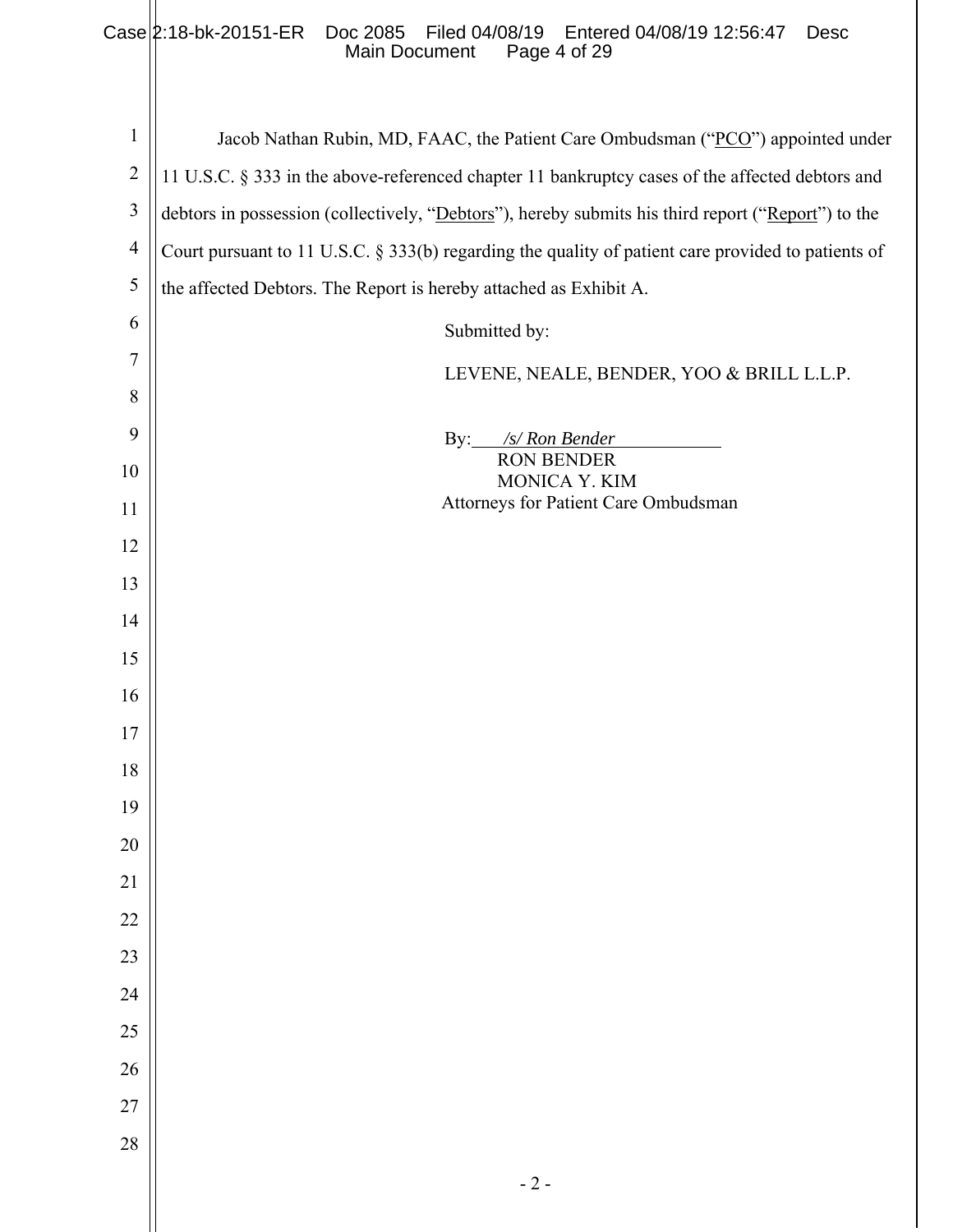- 3 - 1 2 3 4 5 6 7 8 9 10 11 12 13 14 15 16 17 18 19 20 21 22 23 24 25 26 27 28 **IN RE VERITY HEALTH SYSTEMS, INC. THIRD REPORT OF PATIENT CARE OMBUDSMAN PURSUANT TO 11 U.S.C. § 333 I. PCO's APPOINTMENT AND SCOPE OF REVIEW**  The Debtors are health care businesses as defined under  $\S 101(27)(A)$ . The Court ordered the appointment of a PCO pursuant to 11 U.S.C.  $\S 333$  (a)(1) to monitor, and report to the Court, the quality of patient care provided by the Debtors. The PCO, whose appointment by the U.S. Trustee was approved by the Court, performed the duties described in 11 U.S.C. §333(b) and (c). The PCO performed these duties with the assistance of a Court approved, qualified employed expert, Dr. Timothy Stacy. Additionally, the Court approved counsel, Levene, Neale, Bender, Yoo & Brill, to provide legal guidance to the PCO regarding the performance of his duties under the bankruptcy code. Subsequent to the PCO's evaluation as identified in his first and second reports, the PCO continued to perform contemporaneous monitoring of any issues identified pertaining to a specific Debtor entity and the global issues identified requiring Debtors' immediate attention, and as required by 11 U.S.C.  $\S$  333(b) and (c). The observation period for the third report was from February 8th<sup>th</sup>, 2019, through April  $8<sup>th</sup>$ , 2019. During this period, the PCO reviewed all new E-data room entries such as Joint Commission Reports, Survey Verification, and CDPH filings. The PCO was in continuous contact with Dr. Del Junco. During this period, the PCO met with hospital administrative teams via video conferencing to review progress, new reporting data and the status of patient care. **II. VERITY SITES REVIEWED BY THE PCO**  Subsequent to the PCO's second report, the Debtor transferred operations of O'Connor and St. Louise Medical Centers to Santa Clara County. In addition, the Medical Clinics and Urgent Care Centers have closed or transferred operations to other entities. The medical records of all the Case 2:18-bk-20151-ER Doc 2085 Filed 04/08/19 Entered 04/08/19 12:56:47 Desc<br>Main Document Page 5 of 29 Main Document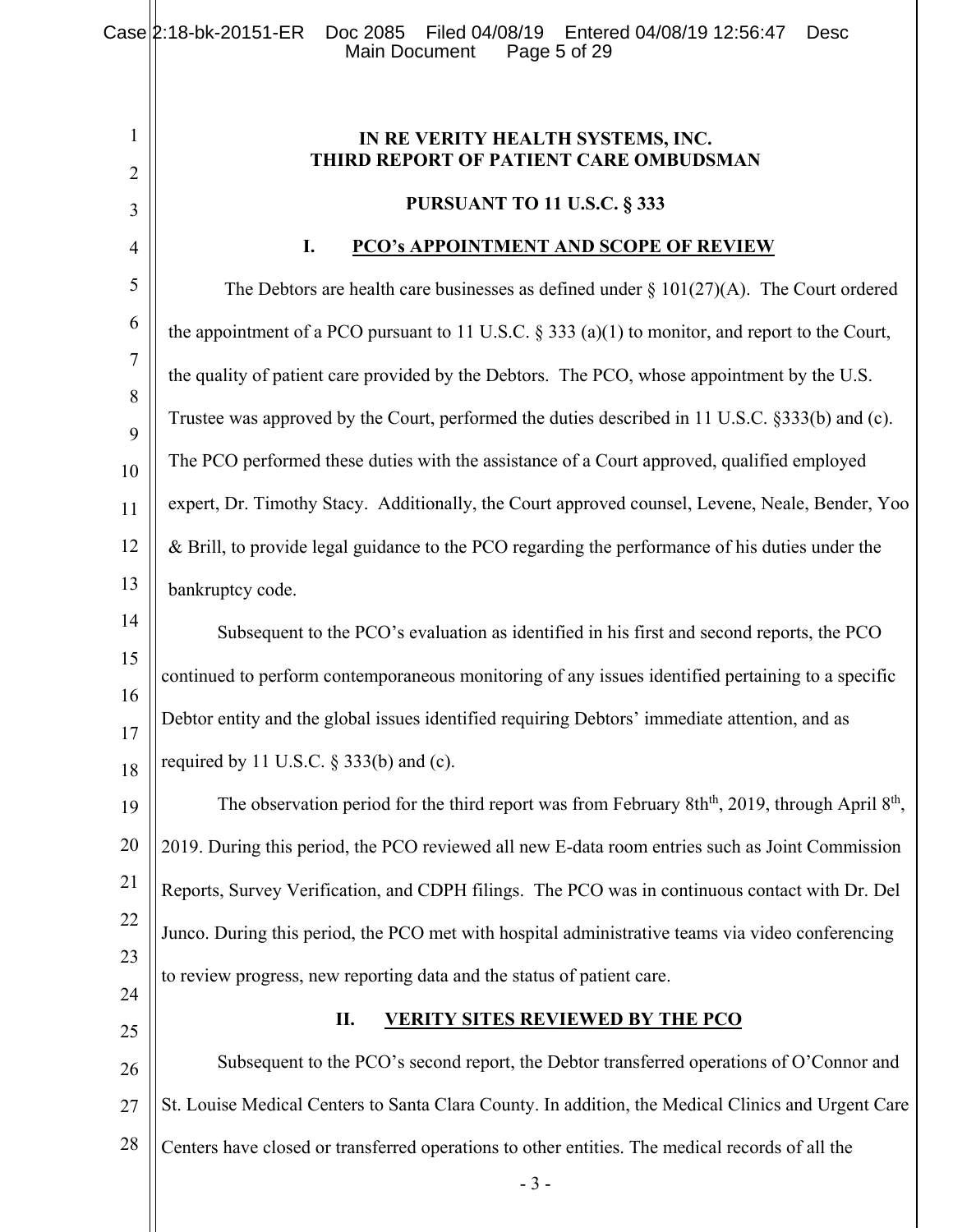#### Case 2:18-bk-20151-ER Doc 2085 Filed 04/08/19 Entered 04/08/19 12:56:47 Desc Main Document Page 6 of 29

| 1              | patients have gone to the separate entities or with the individual physicians with the exception of   |
|----------------|-------------------------------------------------------------------------------------------------------|
| $\overline{2}$ | Sport Orthopedic and Rehabilitation (SOAR).                                                           |
| 3              | In the case of SOAR, the Debtor is the custodian of medical records. As indicated to the              |
| $\overline{4}$ | PCO, the Debtor will remain as custodian of the medical records until the patients' physicians take   |
| 5              | control of the medical records.                                                                       |
| 6              | Debtors continue to operate four acute care hospital centers and one hemodialysis center.             |
| $\overline{7}$ | Debtors' facilities are in multiple geographic areas in Northern, Central and Southern California.    |
| 8              | These include the following:                                                                          |
| 9<br>10        | A. HOSPITALS (4)                                                                                      |
| 11             | St. Vincent's Medical Center                                                                          |
| 12             | St. Francis Medical Center                                                                            |
| 13             |                                                                                                       |
| 14             | Seton Coastside                                                                                       |
| 15             | <b>Seton Medical Center</b>                                                                           |
| 16             | B. DIALYSIS CENTER (1)                                                                                |
| 17             | St. Vincent's Dialysis Center                                                                         |
| 18             | Ш.<br><b>METHODOLOGY AND MEDICAL STANDARD APPLIED BY THE PCO</b>                                      |
| 19             | The PCO continues to monitor patient care provided by the debtor by applying the                      |
| 20             | principles and structure of evidence-based review outlined in the PCO's first report.                 |
| 21             | <b>A. Third Report Review Strategy</b>                                                                |
| 22             | Specific review and follow-up on previously identified areas of concern was performed.                |
| 23<br>24       | Frequent discussions with Dr. Del Junco were helpful in determining the progress of corrective        |
| 25             | action plans. Regular communication with local CMO, CEO, CNO, Quality Directors and Medical           |
| 26             | staff leaders promoted constructive dialogue regarding matters of concern. Through dialogue with      |
| 27             | organizational leaders, the PCO was well-informed on the status of all events (positive or negative), |
| 28             |                                                                                                       |
|                | $-4-$                                                                                                 |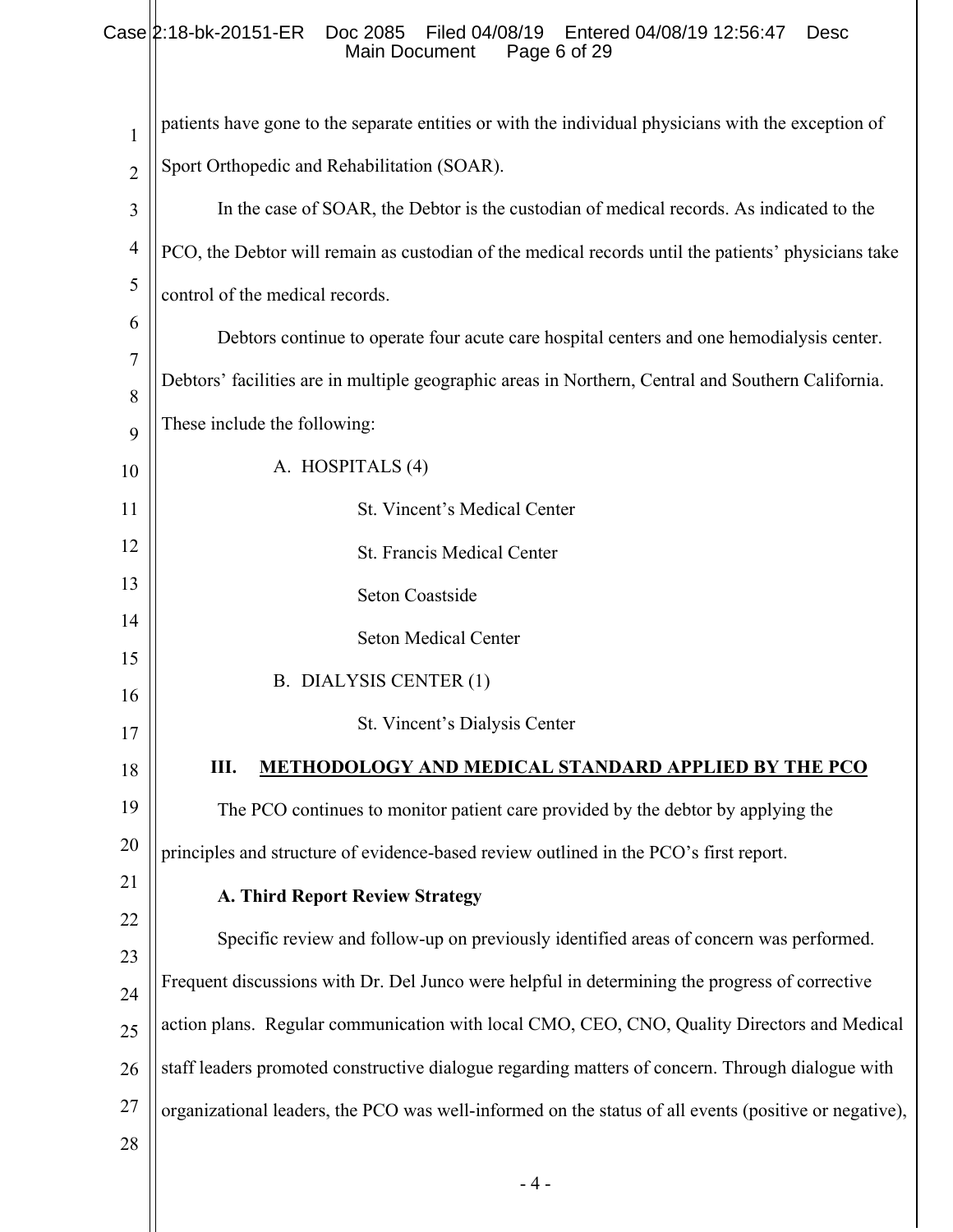### Case 2:18-bk-20151-ER Doc 2085 Filed 04/08/19 Entered 04/08/19 12:56:47 Desc Main Document Page 7 of 29

| 1                   | corrective action plan progress, results of CDPH investigations, State Board of Pharmacy and Joint   |
|---------------------|------------------------------------------------------------------------------------------------------|
| $\overline{2}$      | Commission surveys.                                                                                  |
| 3                   | The diligence of the organization to manage the E-Data room punctually assisted the PCO              |
| $\overline{4}$      | in performing his duties. In addition to transparent document communication through the data         |
| 5                   | room, administrative and medical staff professional relationships have developed with the PCO that   |
| 6                   | encourage contemporaneous exchange of information allowing the PCO to address problems and           |
| $\overline{7}$<br>8 | collaboratively develop solutions with organizational leaders in real time.                          |
| 9                   | B. Documents Reviewed in Data Room (One Drive) and at Debtors' Locations.                            |
| 10                  | The data room documents were requested from Debtors and could only be reviewed in read               |
| 11                  | only format. Should any party of the court wish to review the documents listed, this request must be |
| 12                  | made of the Debtors other than as discussed. The following items will continue to be included in     |
| 13                  | our evaluation process:                                                                              |
| 14                  | <b>BOARD of DIRECTORS MEETING</b>                                                                    |
| 15<br>16            | <b>CALL PANEL</b>                                                                                    |
| 17                  | CDPH-California Department of Public Health reports                                                  |
| 18                  | CMS-deemed status report                                                                             |
| 19                  | JOINT COMMISSION SURVEY                                                                              |
| 20                  | MEDICAL EXECUTIVE COMMITTEE (MEC)                                                                    |
| 21                  | <b>MEDICAL STAFF BYLAWS</b>                                                                          |
| 22                  | PHARMACY SHORTAGE                                                                                    |
| 23                  | PROFESSIONAL LIABILITY (settled and pending)                                                         |
| 24<br>25            | QUALITY ASSURANCE PERFORMANCE IMPROVEMENT COMMITTEE                                                  |
| 26                  | <b>MINUTES</b>                                                                                       |
| 27                  | RISK MANAGEMENT DATA                                                                                 |
| 28                  |                                                                                                      |
|                     | $-5-$                                                                                                |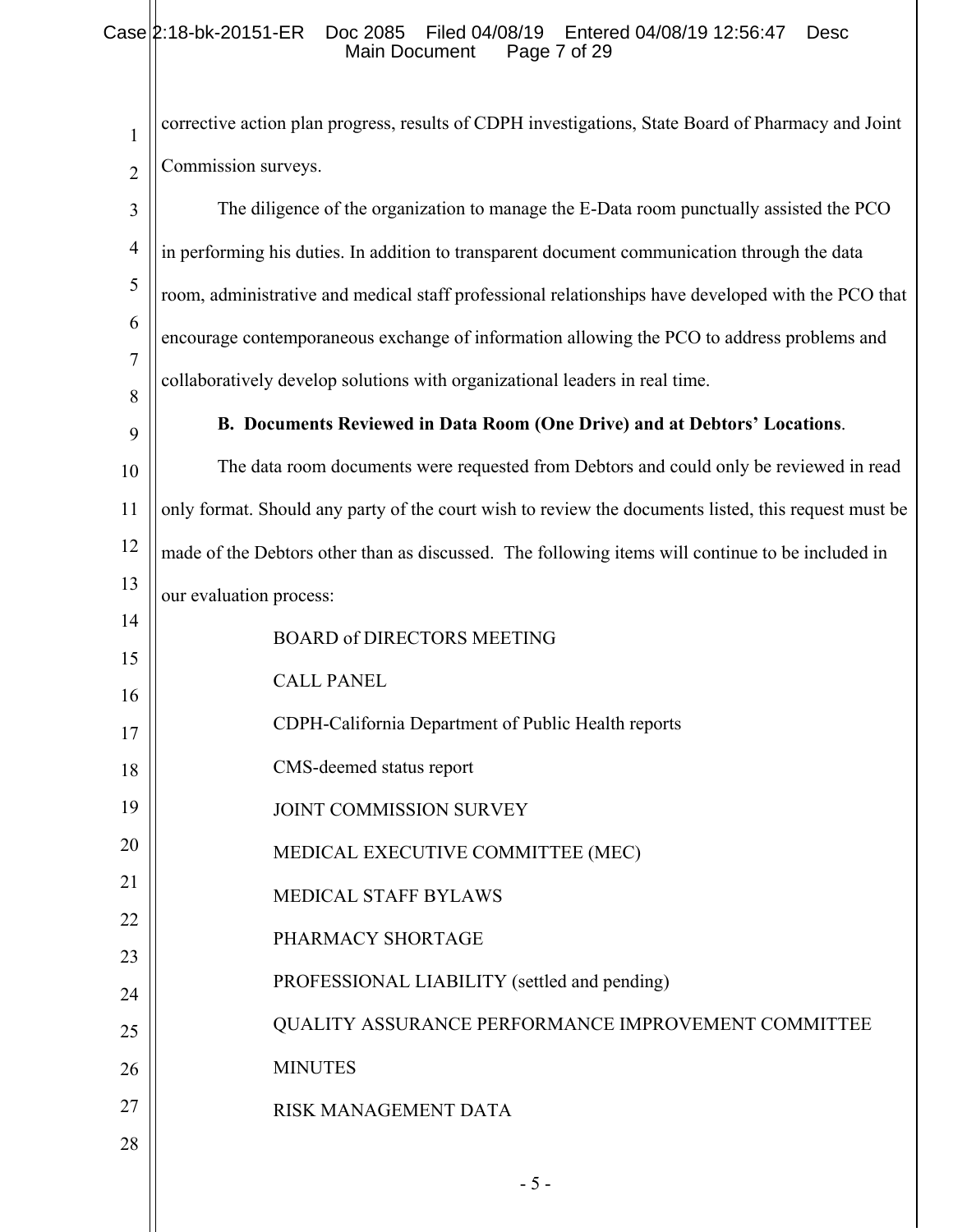|                | Case 2:18-bk-20151-ER<br>Doc 2085<br>Filed 04/08/19   Entered 04/08/19 12:56:47<br><b>Desc</b><br>Main Document<br>Page 8 of 29 |
|----------------|---------------------------------------------------------------------------------------------------------------------------------|
| 1              | <b>VENDORS</b>                                                                                                                  |
| $\overline{2}$ | <b>LEAPFROG DATA</b>                                                                                                            |
| 3              | CALIFORNIA STATE BOARD OF PHARMACY SURVEY                                                                                       |
| 4              | CALIFORNIA STATE WATER BOARD                                                                                                    |
| 5              | <b>REVIEW OF DEBTORS BY INDIVIDUAL LOCATION</b><br>IV.                                                                          |
| 6              | A. HOSPITALS                                                                                                                    |
| 7              | 1.<br><b>St. Vincent's Medical Center (SVMC)</b>                                                                                |
| 8              | The PCO met with administration via video conference to discuss any new events that                                             |
| 9<br>10        | occurred since the last report. During the meeting we discussed progress on Leapfrog data, any new                              |
| 11             | CDPH complaints, lawsuits, and corrective action reports.                                                                       |
| 12             | Administration reports that they are making progress in quality and moving closer to                                            |
| 13             | meeting the Leapfrog metrics criteria, such as infection rates, observed/expected mortality rates                               |
| 14             | etc.                                                                                                                            |
| 15             |                                                                                                                                 |
| 16             | SVMC performed their first Liver Transplant Surgery which was successful and without                                            |
| 17             | sequela. SVMC has increased the volume of their pancreatic ultrasound program.                                                  |
| 18             | a. Review: California Department of Public Health Reports                                                                       |
| 19             | The PCO reviewed new CDPH incidents that occurred since the last report. The reports                                            |
| 20             | and corrective action plans were discussed in detail with administration. The PCO did not find that                             |
| 21<br>22       | the financial burden of the bankruptcy caused or were related to the incidents.                                                 |
| 23             | b. Critical Vendor Evaluation                                                                                                   |
| 24             | All vendors are currently providing services and equipment under their contractual                                              |
| 25             | agreements. Critical vendors continue to operate and supply critical equipment to the hospital                                  |
| 26             | without delay.                                                                                                                  |
| 27             |                                                                                                                                 |
| 28             |                                                                                                                                 |
|                | $-6-$                                                                                                                           |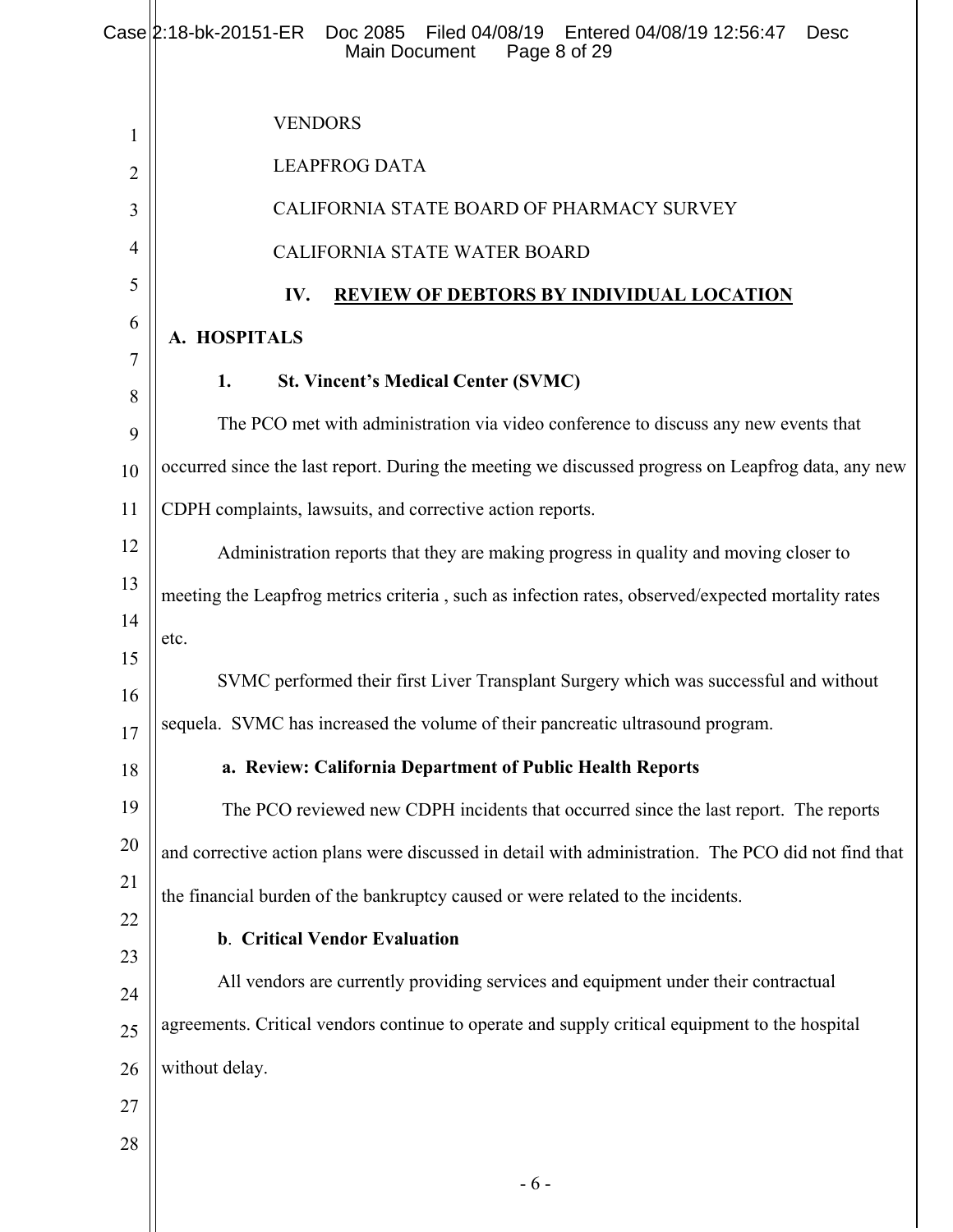#### Case 2:18-bk-20151-ER Doc 2085 Filed 04/08/19 Entered 04/08/19 12:56:47 Desc Main Document Page 9 of 29

| 1              |                                                                                                     |
|----------------|-----------------------------------------------------------------------------------------------------|
| $\overline{c}$ | c. Pharmacy Shortages                                                                               |
| 3              | All pharmacy shortages were reviewed and found to be unrelated to the bankruptcy or                 |
| $\overline{4}$ | vendor contract termination. The shortages listed are consistent with national or local shortages.  |
| 5              | d. Joint Commission Accreditation Report findings:                                                  |
| 6              | The last certification from Joint Commission was performed and completed on January $8th$ ,         |
| 7              | 2019. There have not been any new events that triggered a follow-up visit from Joint Commission.    |
| 8<br>9         | e. Leapfrog Data                                                                                    |
| 10             | The PCO discussed Leapfrog Data with administration in detail. Administration reports that          |
| 11             | SVMC has not had Catheter Associated Urinary Tract Infections, Clostridium Difficile, or Line       |
| 12             | infection since the last report. In order to meet these goals, strong systems must be in place with |
| 13             | consistent system validation and adherence verification. This is a significant milestone and should |
| 14             | be commended.                                                                                       |
| 15<br>16       | 2. St. Francis Medical Center (SFMC)                                                                |
| 17             | <b>Video Conference and One-Drive Review</b><br>a.                                                  |
| 18             | The PCO arranged a video conference with the administration team to discuss any new                 |
| 19             | events since the PCO's last visit. Administration detailed all CDPH reporting and investigations    |
| 20             | that were performed since February, 2019. Each event was discussed in detail followed by            |
| 21             | explanation of corrective action plans, if required. After review and discussions with              |
| 22             | administration, the PCO concluded the issues that were reported and identified since last report    |
| 23<br>24       | were not caused by the Debtors' bankruptcy or financial status.                                     |
| 25             | <b>California Department of Public Health</b><br>b.                                                 |
| 26             | There were three CDPH reported incidents that were discussed in detail with administration.         |
| 27             | The PCO did not find any untoward patient care trends. Specifically, the events that occurred were  |
| 28             |                                                                                                     |
|                | $-7-$                                                                                               |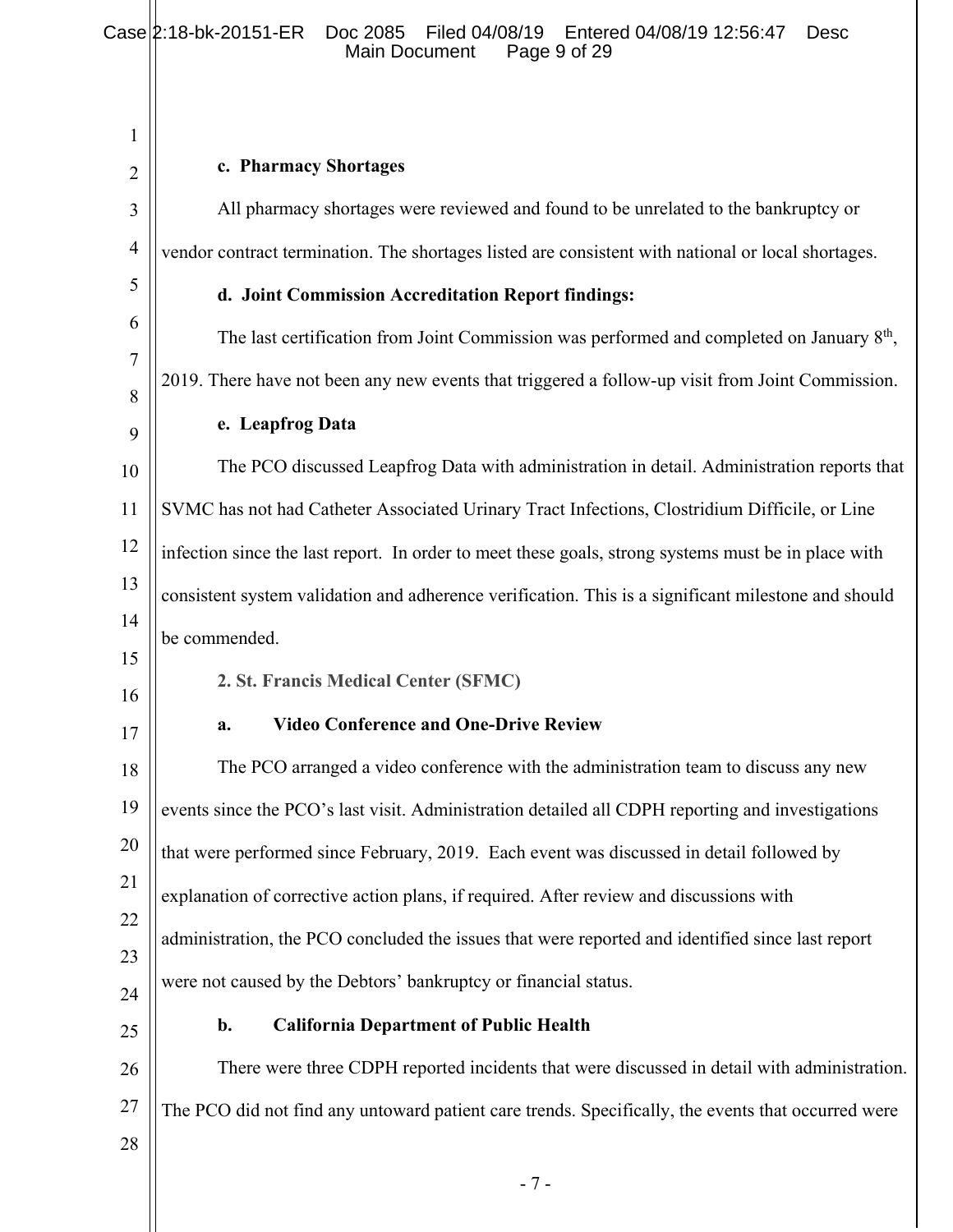### Case 2:18-bk-20151-ER Doc 2085 Filed 04/08/19 Entered 04/08/19 12:56:47 Desc Main Document Page 10 of 29

| $\mathbf{1}$   | not associated with any financial burden from the bankruptcy.                                           |
|----------------|---------------------------------------------------------------------------------------------------------|
| $\overline{2}$ | The PCO will continue to monitor the progress in subsequent visits along with all new                   |
| 3              | CDPH reports as filed.                                                                                  |
| $\overline{4}$ | c. Trauma Certification                                                                                 |
| 5              | The PCO's second report was inaccurate as to the Trauma Verification from the American                  |
| 6              | College of Surgeons (ACS). The second report referenced compliance and verification up to               |
| $\overline{7}$ | November 7 <sup>th</sup> , 2019. However, ACS notified St. Francis that continued verification from ACS |
| 8<br>9         | would require an on-site visit. According to the administration, ACS was unable to re-verify the        |
| 10             | trauma service at SFMC as set forth by the standards of ACS.                                            |
| 11             | Administration did highlight that SFMC did not need ACS verification to remain trauma                   |
| 12             | compliant within the Los Angeles City Emergency Medical Services Trauma to serve as a                   |
| 13             | designated trauma facility.                                                                             |
| 14             | SFMC has made significant changes to the Emergency Department Trauma services based                     |
| 15             | on the recommendations from ACS.                                                                        |
| 16             | SFMC will construct an "Orthopedic Trauma Suite." In addition, the trauma Quality                       |
| 17             | Improvement, Quality Assurance and Peer Review Process will be changed in accordance with               |
| 18<br>19       |                                                                                                         |
| 20             | ACS recommendations.                                                                                    |
| 21             | The bankruptcy proceedings did not contribute to the Trauma Verification failure.                       |
| 22             | d. Leapfrog Data and Ratings                                                                            |
| 23             | SFMC continues to implement systems to improve on the quality metrics measured by                       |
| 24             | Leapfrog. The limitations of the Electronic Medical Record (EMR) system will continue to impede         |
| 25             | the ability of the system to perform well.                                                              |
| 26             |                                                                                                         |
| 27             |                                                                                                         |
| 28             |                                                                                                         |
|                | $-8-$                                                                                                   |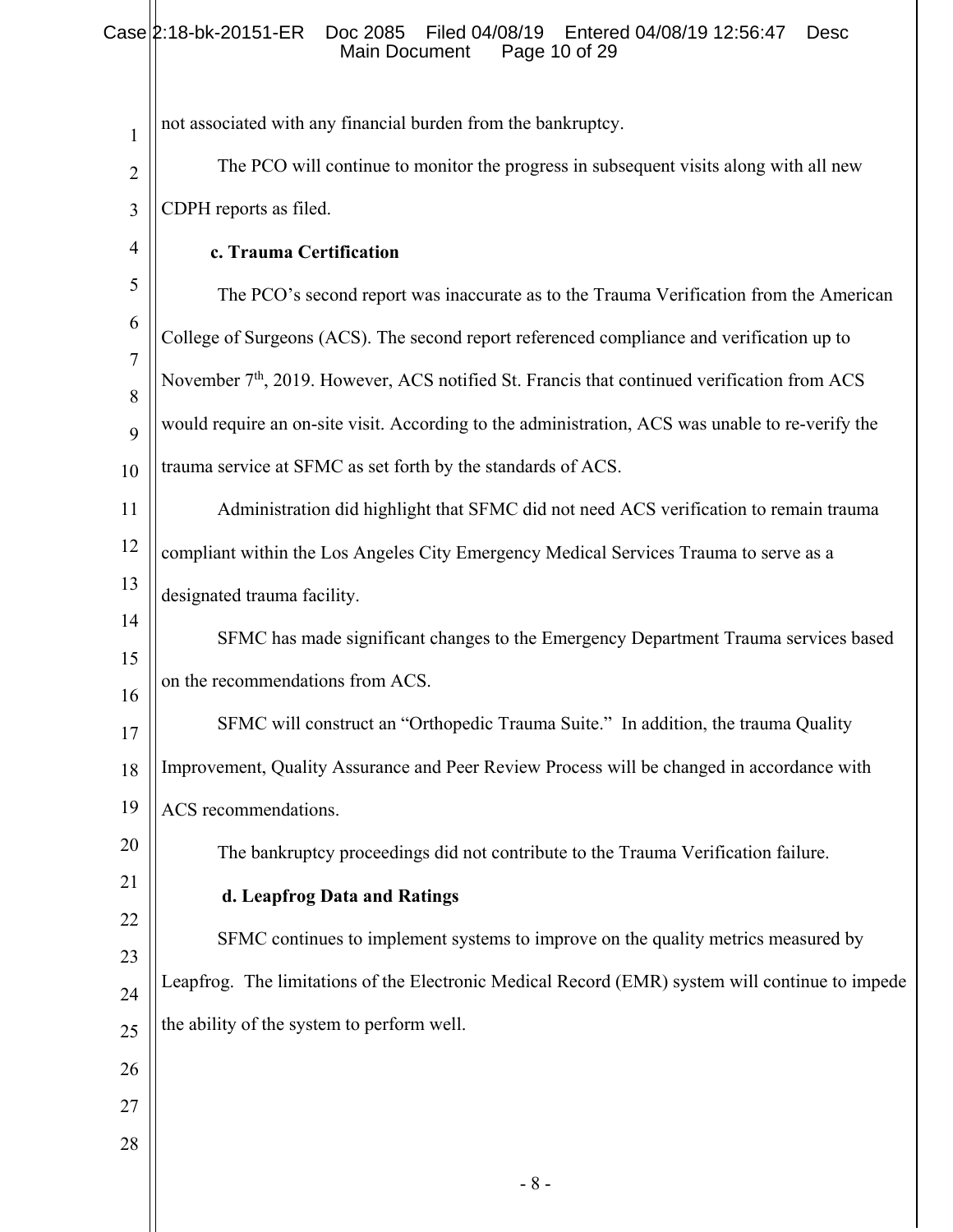#### Case 2:18-bk-20151-ER Doc 2085 Filed 04/08/19 Entered 04/08/19 12:56:47 Desc Main Document Page 11 of 29

Ш

| 1              | 3. Seton Coastside                                                                                  |
|----------------|-----------------------------------------------------------------------------------------------------|
| 2              | a. Administration discussions                                                                       |
| 3              | Video conference with Seton CEO and CMO was conducted.                                              |
| $\overline{4}$ | Seton Coastside functions as a large Skilled Nursing Facility. Falls are a regular occurrence       |
| 5              | and mandate reporting to CDPH. A few CDPH reports were filed relating to patient falls. Review of   |
| 6              | the CDPH reports did not illicit concern for patient safety.                                        |
| 7<br>8         | Seaton Coastside was sited with multiple Environmental Compliance Violations. The PCO               |
| 9              | reviewed all deficiencies and immediate corrective action plans prepared by administration. After a |
| 10             | thorough review of the environmental compliance report as well as implementation of corrective      |
| 11             | actions, it does not appear that patient safety and quality are at risk.                            |
| 12             | Administration also reported that a small outbreak of Influenza B was reported to CDPH.             |
| 13             | High risk Residents of the facility were treated with Tamiflu. The outbreak was aborted and         |
| 14             | cleared by CDPH.                                                                                    |
| 15<br>16       | b. CDPH                                                                                             |
| 17             | The PCO reviewed all CDPH reports with the corrective actions in detail. It does not appear         |
| 18             | that the incidents were related to the bankruptcy. There were no global patient safety concerns     |
| 19             | identified.                                                                                         |
| 20             | c. Lawsuits                                                                                         |
| 21             | The PCO did not find any new lawsuits or professional liability reports filed.                      |
| 22             | 4. Seton Medical Center (SMC)                                                                       |
| 23             | a. Administration Discussion                                                                        |
| 24             | The PCO was updated on several ongoing items by Dr. Mark Fratzke DNP, CEO, via video                |
| 25<br>26       | conference.                                                                                         |
| 27             |                                                                                                     |
| 28             |                                                                                                     |
|                | $-9-$                                                                                               |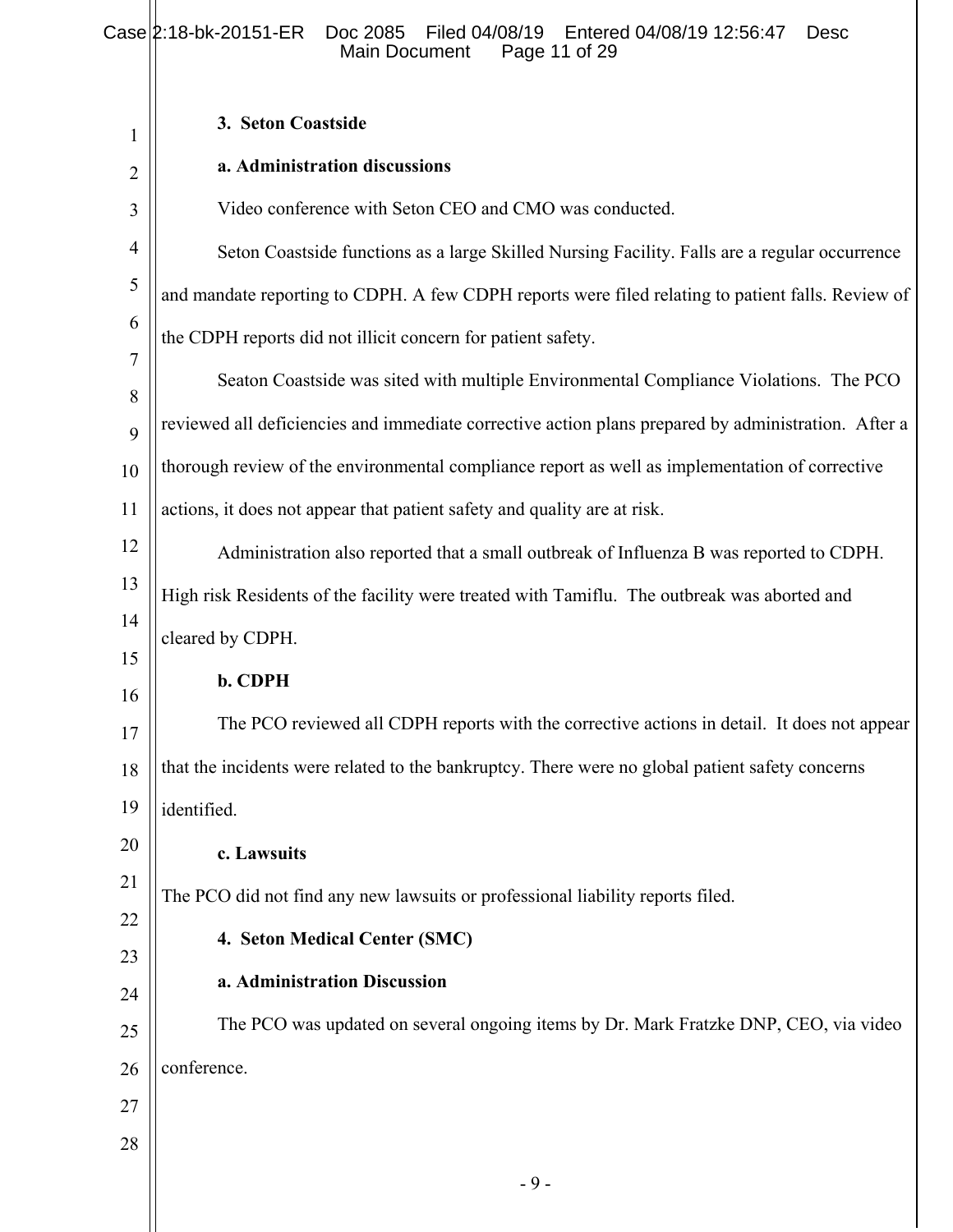### Case 2:18-bk-20151-ER Doc 2085 Filed 04/08/19 Entered 04/08/19 12:56:47 Desc Main Document Page 12 of 29

| $\mathbf{1}$        | SMC received the immediate jeopardy clearance from Centers for Medicare and Medicaid                    |
|---------------------|---------------------------------------------------------------------------------------------------------|
| $\overline{2}$      | Services (CMS), indicating that SMC corrected the deficiencies found in the previous survey.            |
| 3                   | The State Board of Pharmacy survey, mentioned in the PCO second report, found several                   |
| $\overline{4}$      | deficiencies in the sterile compounding department resulting in need for immediate corrective           |
| 5                   | action. The PCO found that all corrective actions were performed. The PCO will continue to              |
| 6                   | monitor the progress of the pharmacy deficiencies and corrective action plans.                          |
| $\overline{7}$<br>8 | During the PCO's observation period, the PCO monitors Observed and Expected Mortality                   |
| 9                   | rates reported on the Quality Compass for each facility. In addition, the healthcare system has a       |
| 10                  | Quality Compass for the entire healthcare system. Specifically, SMC consistently reports higher         |
| 11                  | observed and expected mortality rates compared to other hospitals in the system. Expected               |
| 12                  | mortality rates are driven by provider documentation of severity of illness. Therefore, facilities that |
| 13                  | have diligent providers that document thoroughly and have a robust EMR system to capture                |
| 14                  | severity of illness will have accurate mortality statistics. SMC struggles with physician               |
| 15<br>16            | documentation and does not have an EMR system that collects and captures documentation that             |
| 17                  | accurately represent severity of illness.                                                               |
| 18                  | The PCO spoke with the CEO and CMO of SMC regarding the outlier status of their                         |
| 19                  | mortality rates. SMC investigates each death in the facility with a multidisciplinary team of           |
| 20                  | providers. Investigations and inquires by the medical staff into the higher mortality rates have not    |
| 21                  | led to any trends or concerns.                                                                          |
| 22<br>23            | The PCO will continue to monitor SMC mortality rates closely and report any significant                 |
| 24                  | findings.                                                                                               |
| 25                  | <b>b.</b> CMS Findings                                                                                  |
| 26                  | SMC continues to make progress on staffing ratios and handling patient complaints as                    |
| 27                  | addressed in the last report. Administration put systems in place that assure compliance with           |
| 28                  |                                                                                                         |
|                     | $-10-$                                                                                                  |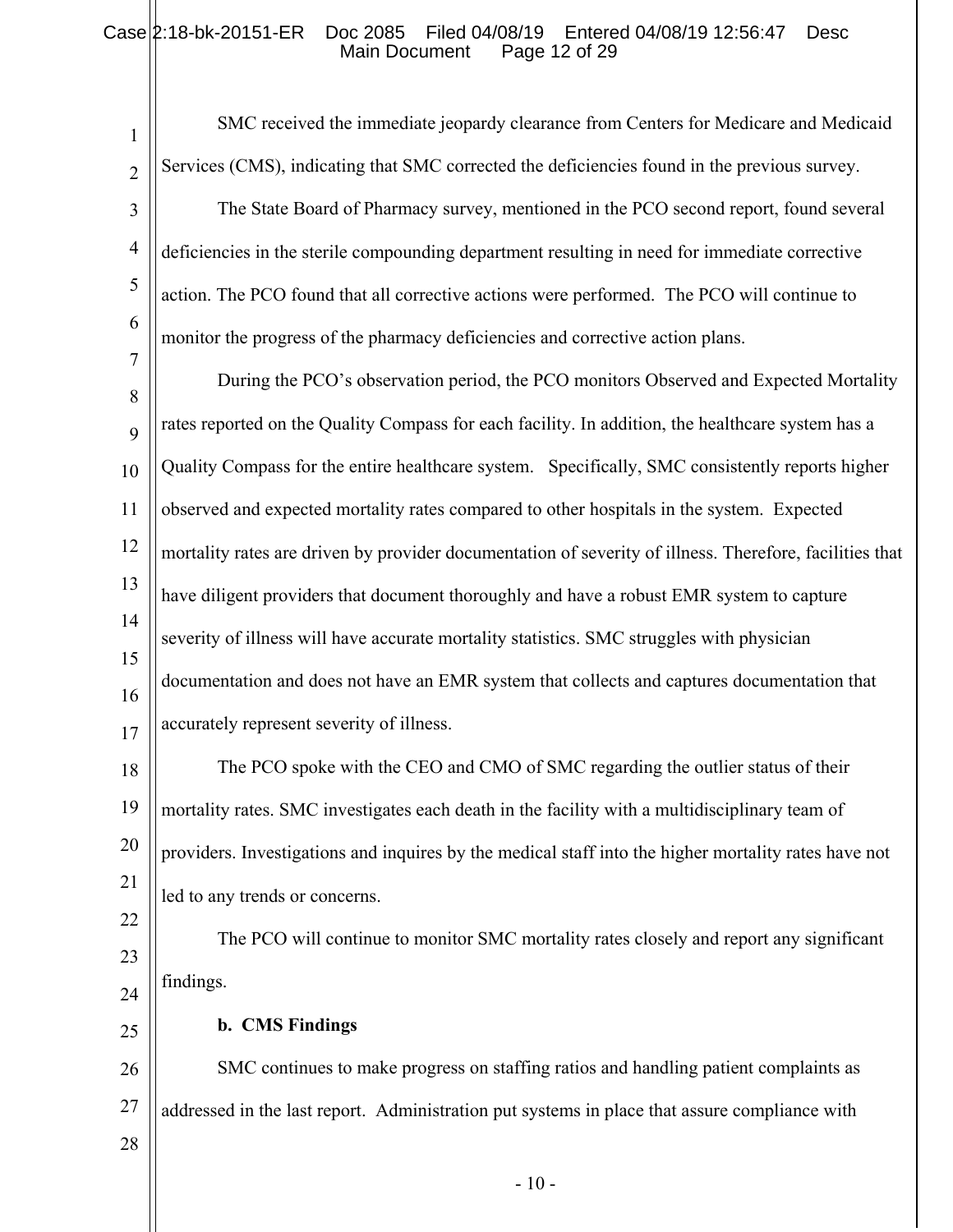### Case 2:18-bk-20151-ER Doc 2085 Filed 04/08/19 Entered 04/08/19 12:56:47 Desc Main Document Page 13 of 29

| 1              | staffing ratios. The patient or family complaint system was redesigned for compliance and           |
|----------------|-----------------------------------------------------------------------------------------------------|
| $\overline{2}$ | introduced hospital wide. Administration is monitoring the systems for compliance.                  |
| 3              | c. California Department of Public Health                                                           |
| $\overline{4}$ | All California Department of Public Health findings were initially reviewed in the E-data           |
| 5              | room discussed with administration. Corrective actions were implemented by SMC and are being        |
| 6              | monitored by the PCO for compliance.                                                                |
| 7<br>8         | d. Leapfrog Data                                                                                    |
| 9              | Seton Medical Center continues to address and implement strategies to improve Leapfrog              |
| 10             | metrics as improvement continues to be a priority for the leadership.                               |
| 11             | <b>B. St. Vincent's Dialysis Center</b>                                                             |
| 12             | The unit is incorporated in St. Vincent's Hospital and continues to function normally. There        |
| 13             | has been any adverse events.                                                                        |
| 14             | V. CONCLUSIONS                                                                                      |
| 15<br>16       | Administration, directors, managers and staff remain dedicated to the quality and success of        |
| 17             | the healthcare system. Despite the burden of bankruptcy, the personnel are committed to delivering  |
| 18             | quality patient care.                                                                               |
| 19             | The operations of O'Connor and St. Louise Hospitals were transferred to Santa Clara                 |
| 20             | County. CMS and the state will schedule a full inspection from Joint Commission. Therefore, no      |
| 21             | further need for the PCO review.                                                                    |
| 22             | The medical clinics were either closed or the operations were transferred to other entities.        |
| 23<br>24       | The patients of the medical clinics were transferred to other providers to continue care.           |
| 25             | Several hospitals endured difficult surveys that required teamwork and fortitude to regain or       |
| 26             | maintain Federal and State credentials. All the Facilities have passed the inspections from CMS and |
| 27             | CDPH that were highlighted in the second report.                                                    |
| 28             |                                                                                                     |
|                | 11                                                                                                  |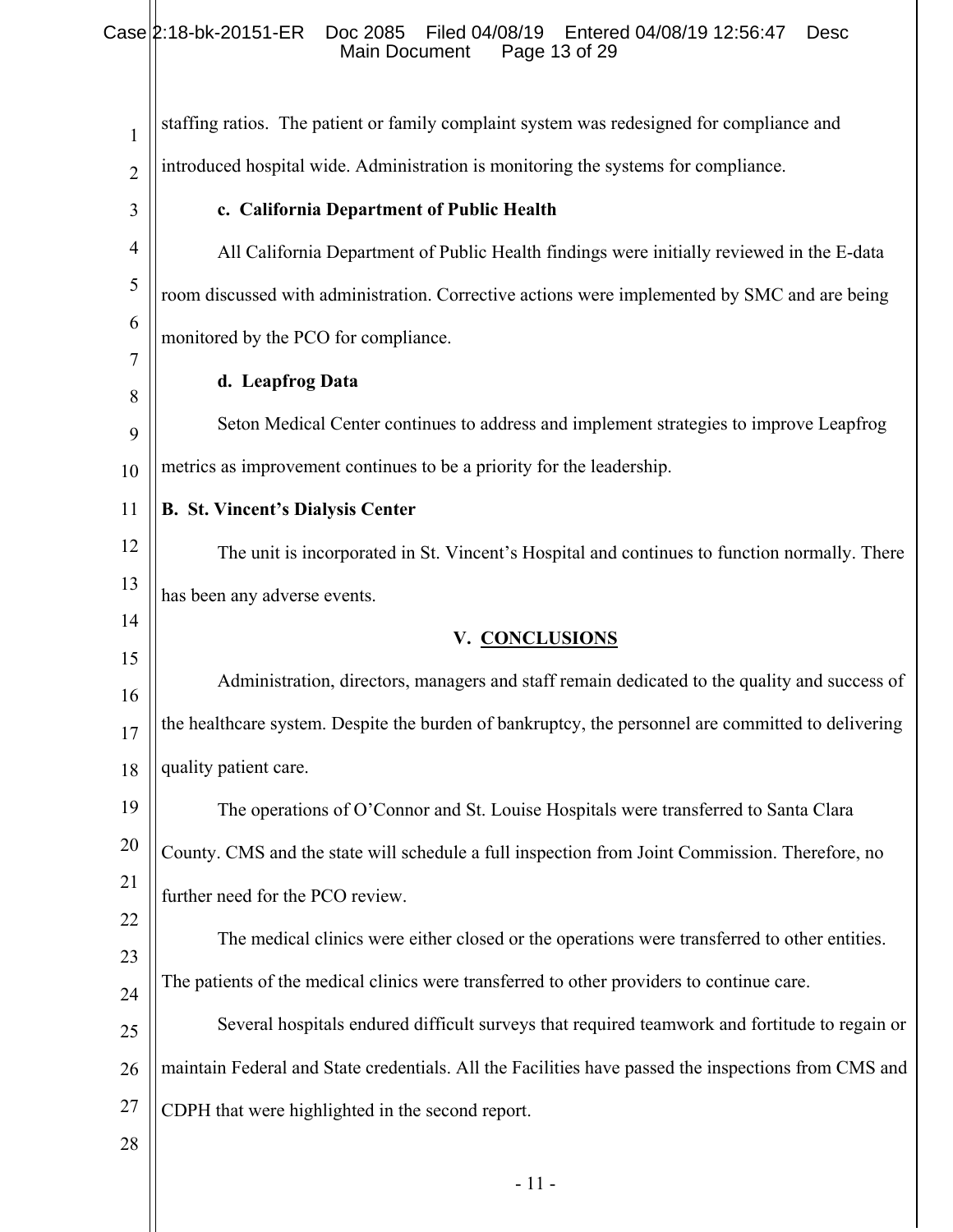#### Case 2:18-bk-20151-ER Doc 2085 Filed 04/08/19 Entered 04/08/19 12:56:47 Desc Main Document Page 14 of 29

| 1              | St. Francis Medical Center did not receive its Trauma Verification from ACS but remains an          |  |  |  |
|----------------|-----------------------------------------------------------------------------------------------------|--|--|--|
| $\overline{c}$ | active member of Los Angeles EMS Trauma System. According to the CEO and CNO, ACS                   |  |  |  |
| 3              | verification is not required to participate in the Los Angeles Trauma System.                       |  |  |  |
| $\overline{4}$ | Despite the failed verification from ACS, administration has informed the PCO that they are         |  |  |  |
| 5              | instituting the recommendations from ACS and will reverify when they return next year.              |  |  |  |
| 6              | The PCO continues to monitor and follow-up on the status of Seton Medical Centers new               |  |  |  |
| $\overline{7}$ | computerized tomography (CT) scanner. Currently, SMC has an on-site CT scanner on lease. The        |  |  |  |
| 8              | CT scanner is housed in the parking lot. The medical staff is satisfied with the current CT scanner |  |  |  |
| 9              |                                                                                                     |  |  |  |
| 10             | while the construction plans are awaiting approval from California's Office of Statewide Health     |  |  |  |
| 11             | Planning and Development (OSHPD).                                                                   |  |  |  |
| 12             | Verity Healthcare is operating well despite the burden of bankruptcy. The PCO will                  |  |  |  |
| 13<br>14       | continue to monitor patient care and safety of the remining entities in the healthcare system and   |  |  |  |
| 15             | report findings to the court.                                                                       |  |  |  |
| 16             | Dated this 8 <sup>th</sup> day of April, 2019<br>Jácob Nathan Rubin, MD, FACC, Patient Care         |  |  |  |
| 17             | Ombudsman                                                                                           |  |  |  |
| 18             |                                                                                                     |  |  |  |
| 19             |                                                                                                     |  |  |  |
| 20             |                                                                                                     |  |  |  |
| 21             | $\pm$                                                                                               |  |  |  |
| 22             |                                                                                                     |  |  |  |
| 23             |                                                                                                     |  |  |  |
| 24             |                                                                                                     |  |  |  |
| 25             |                                                                                                     |  |  |  |
| 26             |                                                                                                     |  |  |  |
| 27             |                                                                                                     |  |  |  |
| 28             |                                                                                                     |  |  |  |
|                | $-12-$                                                                                              |  |  |  |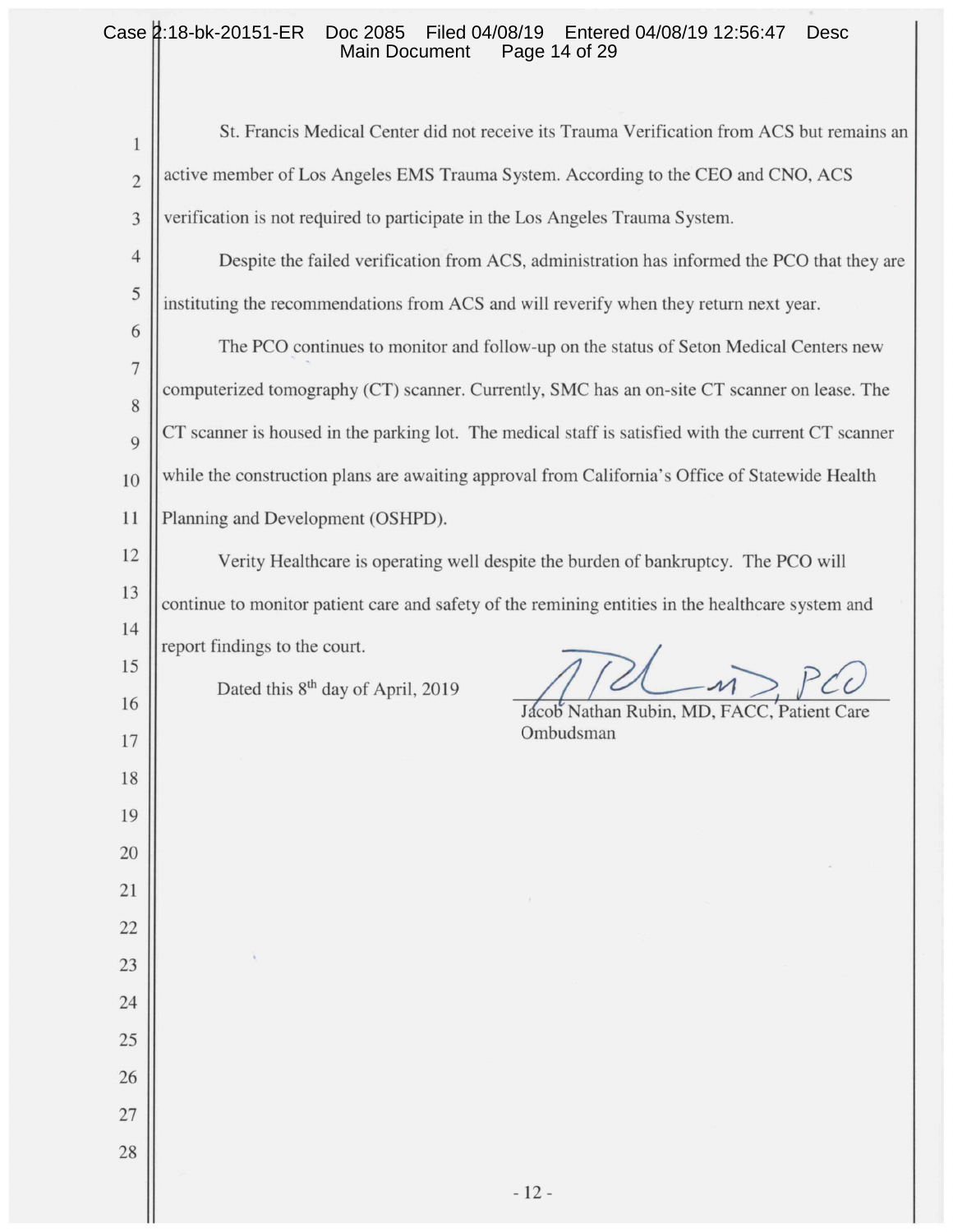Case 2:18-bk-20151-ER Doc 2085 Filed 04/08/19 Entered 04/08/19 12:56:47 Desc Main Document

## **PROOF OF SERVICE OF DOCUMENT**

I am over the age of 18 and not a party to this bankruptcy case or adversary proceeding. My business address is:

10250 Constellation Blvd., Suite 1700, Los Angeles, CA 90067

A true and correct copy of the foregoing document entitled (*specify*): **SUBMISSION OF THIRD REPORT BY PATIENT CARE OMBUDSMAN, JACOB NATHAN RUBIN, MD, FACC, PURSUANT TO 11 U.S.C. §** 333(b)(2) will be served or was served **(a)** on the judge in chambers in the form and manner required by LBR 5005-2(d); and **(b)** in the manner stated below:

**1**. **TO BE SERVED BY THE COURT VIA NOTICE OF ELECTRONIC FILING (NEF)**: Pursuant to controlling General Orders and LBR, the foregoing document will be served by the court via NEF and hyperlink to the document. On (*date*) April 8, 2019, I checked the CM/ECF docket for this bankruptcy case or adversary proceeding and determined that the following persons are on the Electronic Mail Notice List to receive NEF transmission at the email addresses stated below:

 $\boxtimes$  Service information continued on attached page

#### **2. SERVED BY UNITED STATES MAIL**:

On April 8, 2019, I served the following persons and/or entities at the last known addresses in this bankruptcy case or adversary proceeding by placing a true and correct copy thereof in a sealed envelope in the United States mail, first class, postage prepaid, and addressed as follows. Listing the judge here constitutes a declaration that mailing to the judge will be completed no later than 24 hours after the document is filed.

 $\Box$  Service information continued on attached page

**3. SERVED BY PERSONAL DELIVERY, OVERNIGHT MAIL, FACSIMILE TRANSMISSION OR EMAIL** (state method for each person or entity served): Pursuant to F.R.Civ.P. 5 and/or controlling LBR, on April 8, 2019, I served the following persons and/or entities by personal delivery, overnight mail service, or (for those who consented in writing to such service method), by facsimile transmission and/or email as follows. Listing the judge here constitutes a declaration that personal delivery on, or overnight mail to, the judge will be completed no later than 24 hours after the document is filed.

Via Attorney Service The Honorable Ernest M. Robles United States Bankruptcy Court, #1560 255 E. Temple Street Los Angeles, CA 90012

 $\Box$  Service information continued on attached page

I declare under penalty of perjury under the laws of the United States that the foregoing is true and correct.

| April 8, 2019 | Jason Klassi | /s/ Jason Klassi |
|---------------|--------------|------------------|
| Date          | Printed Name | Sianature        |

This form is mandatory. It has been approved for use by the United States Bankruptcy Court for the Central District of California.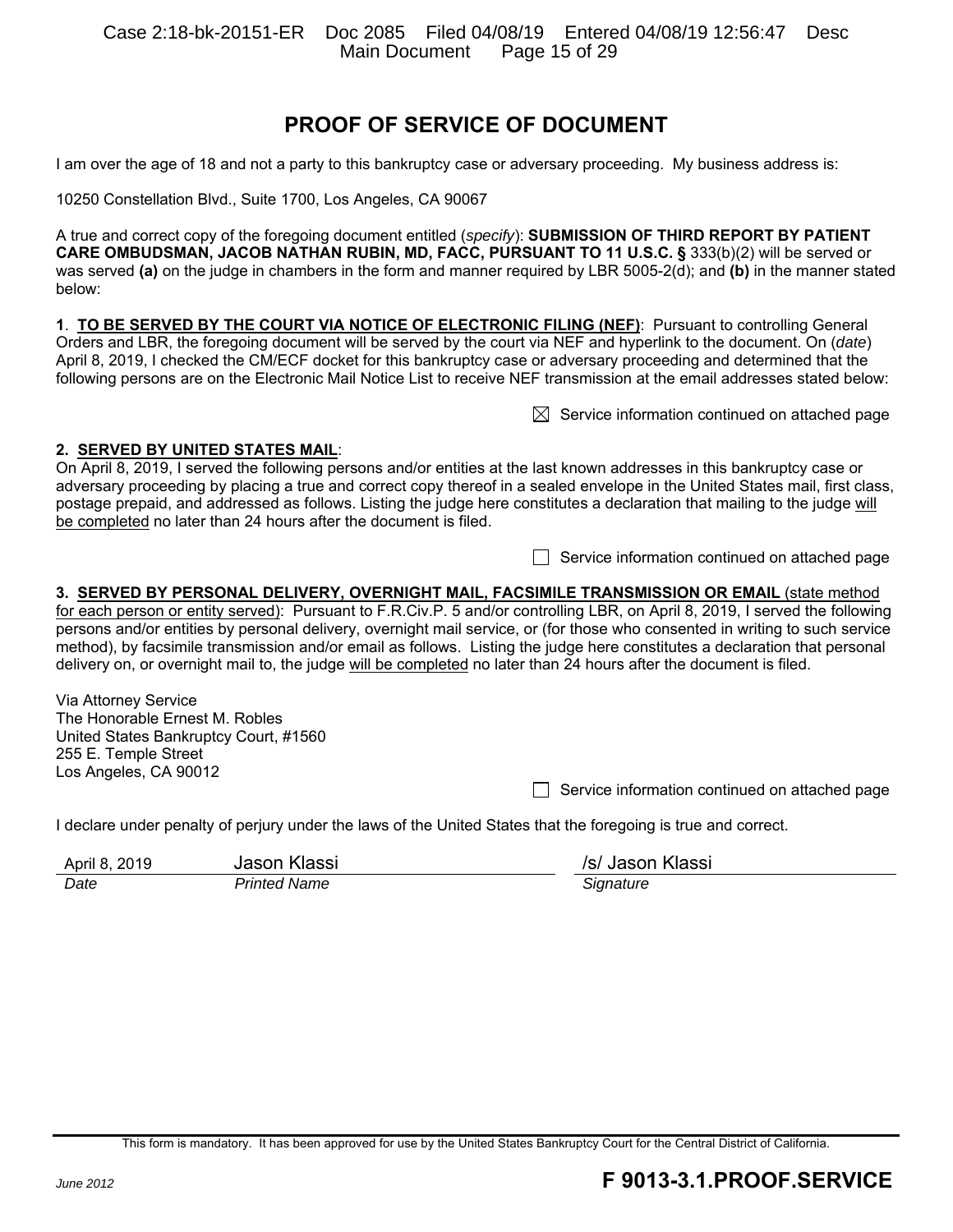|          | $Case  2:18-bk-20151-ER$<br>Doc 2085<br>Filed 04/08/19   Entered 04/08/19   12:56:47<br>Desc<br>Page 16 of 29<br>Main Document                                  |  |  |  |
|----------|-----------------------------------------------------------------------------------------------------------------------------------------------------------------|--|--|--|
| 1        | 2:18-bk-20151-ER Notice will be electronically mailed to:                                                                                                       |  |  |  |
| 2        | Robert N Amkraut on behalf of Creditor Swinerton Builders<br>ramkraut@foxrothschild.com                                                                         |  |  |  |
| 3        | Kyra E Andrassy on behalf of Creditor MGH Painting, Inc.<br>kandrassy@swelawfirm.com, csheets@swelawfirm.com;gcruz@swelawfirm.com;jchung@swelawfirm.com         |  |  |  |
| 4<br>5   | Kyra E Andrassy on behalf of Interested Party Courtesy NEF<br>kandrassy@swelawfirm.com, csheets@swelawfirm.com;gcruz@swelawfirm.com;jchung@swelawfirm.com       |  |  |  |
| 6        | Simon Aron on behalf of Interested Party RCB Equities #1, LLC<br>saron@wrslawyers.com                                                                           |  |  |  |
| 7<br>8   | Lauren T Attard on behalf of Creditor SpecialtyCare Cardiovascular Resources, LLC<br>lattard@bakerlaw.com, abalian@bakerlaw.com                                 |  |  |  |
| 9        | Keith Patrick Banner on behalf of Creditor Abbott Laboratories Inc.<br>kbanner@greenbergglusker.com, sharper@greenbergglusker.com;calendar@greenbergglusker.com |  |  |  |
| 10<br>11 | Keith Patrick Banner on behalf of Interested Party CO Architects<br>kbanner@greenbergglusker.com, sharper@greenbergglusker.com;calendar@greenbergglusker.com    |  |  |  |
| 12       | Cristina E Bautista on behalf of Creditor Health Net of California, Inc.<br>cristina.bautista@kattenlaw.com, ecf.lax.docket@kattenlaw.com                       |  |  |  |
| 13       | James Cornell Behrens on behalf of Creditor Committee Official Committee of Unsecured Creditors of Verity<br>Health System of California, Inc., et al.          |  |  |  |
| 14<br>15 | jbehrens@milbank.com,<br>gbray@milbank.com;mshinderman@milbank.com;hmaghakian@milbank.com;dodonnell@milbank.com;jbre<br>wster@milbank.com;JWeber@milbank.com    |  |  |  |
| 16       | Ron Bender on behalf of Health Care Ombudsman J. Nathan Ruben<br>rb@Inbyb.com                                                                                   |  |  |  |
| 17<br>18 | Ron Bender on behalf of Health Care Ombudsman Jacob Nathan Rubin<br>rb@Inbyb.com                                                                                |  |  |  |
| 19       | Bruce Bennett on behalf of Creditor Nantworks, LLC<br>bbennett@jonesday.com                                                                                     |  |  |  |
| 20       | Bruce Bennett on behalf of Creditor Verity MOB Financing II LLC                                                                                                 |  |  |  |
| 21       | bbennett@jonesday.com                                                                                                                                           |  |  |  |
| 22       | Bruce Bennett on behalf of Creditor Verity MOB Financing LLC<br>bbennett@jonesday.com                                                                           |  |  |  |
| 23       | Peter J Benvenutti on behalf of Creditor County of San Mateo<br>pbenvenutti@kellerbenvenutti.com, pjbenven74@yahoo.com                                          |  |  |  |
| 24<br>25 | Elizabeth Berke-Dreyfuss on behalf of Creditor Center for Dermatology, Cosmetic and Laser Surgery<br>edreyfuss@wendel.com                                       |  |  |  |
| 26       | Steven M Berman on behalf of Creditor KForce, Inc.                                                                                                              |  |  |  |
| 27       | sberman@slk-law.com<br>Alicia K Berry on behalf of Attorney Alicia Berry                                                                                        |  |  |  |
| 28       | Alicia.Berry@doj.ca.gov                                                                                                                                         |  |  |  |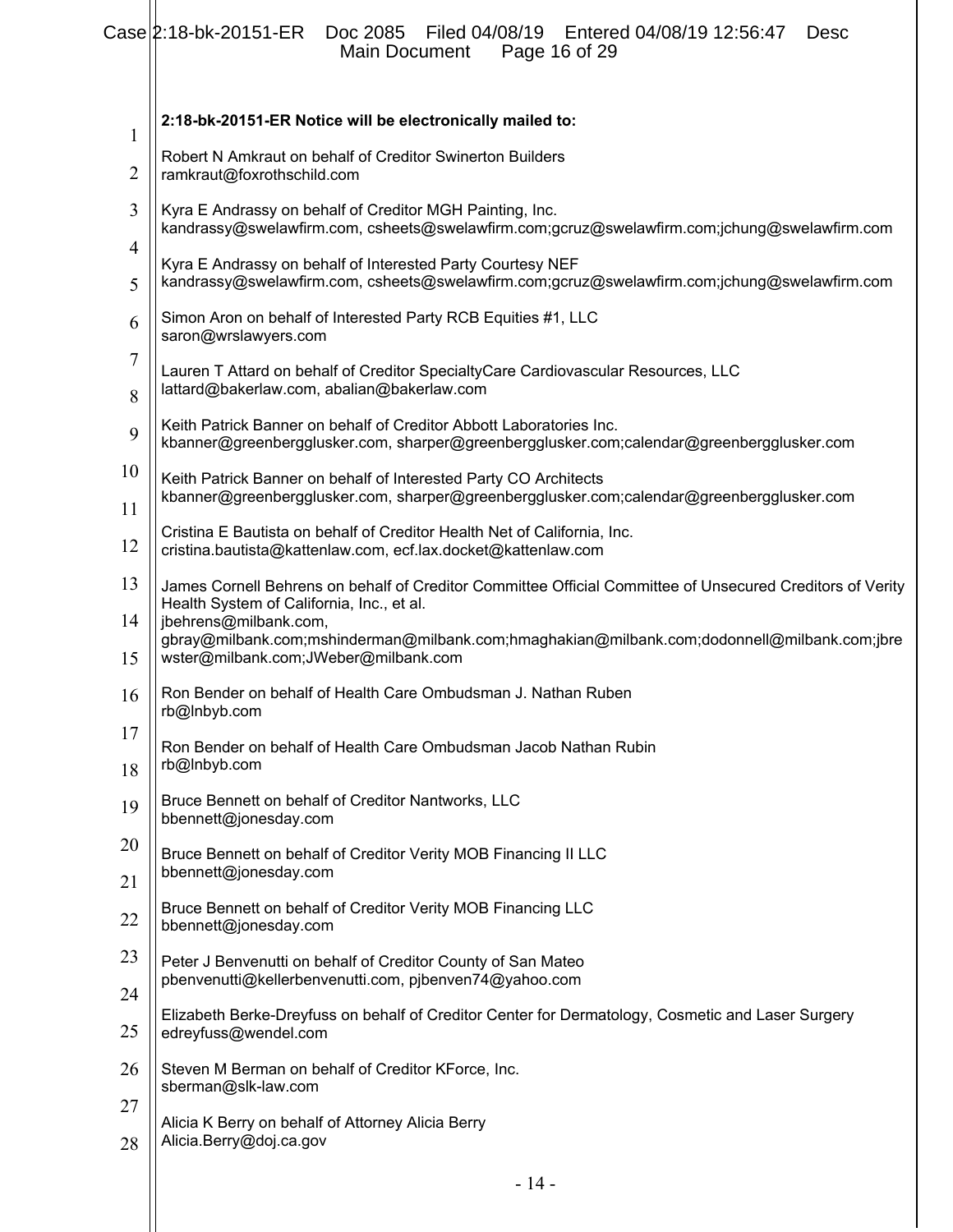|                | Case 2:18-bk-20151-ER<br>Doc 2085 Filed 04/08/19 Entered 04/08/19 12:56:47<br><b>Desc</b><br><b>Main Document</b><br>Page 17 of 29      |  |  |  |  |
|----------------|-----------------------------------------------------------------------------------------------------------------------------------------|--|--|--|--|
| $\mathbf{1}$   | Alicia K Berry on behalf of Interested Party Attorney General For The State Of Ca                                                       |  |  |  |  |
| $\overline{c}$ | Alicia.Berry@doj.ca.gov                                                                                                                 |  |  |  |  |
| 3              | Stephen F Biegenzahn on behalf of Creditor Josefina Robles<br>efile@sfblaw.com                                                          |  |  |  |  |
| $\overline{4}$ | Stephen F Biegenzahn on behalf of Interested Party Courtesy NEF<br>efile@sfblaw.com                                                     |  |  |  |  |
| 5              | Karl E Block on behalf of Interested Party Courtesy NEF                                                                                 |  |  |  |  |
| 6              | kblock@loeb.com, jvazquez@loeb.com;ladocket@loeb.com                                                                                    |  |  |  |  |
| $\overline{7}$ | Dustin P Branch on behalf of Interested Party Wells Fargo Bank, National Association, as indenture trustee<br>branchd@ballardspahr.com, |  |  |  |  |
| 8              | carolod@ballardspahr.com;hubenb@ballardspahr.com;Pollack@ballardspahr.com                                                               |  |  |  |  |
| 9              | Michael D Breslauer on behalf of Creditor Hunt Spine Institute, Inc.<br>mbreslauer@swsslaw.com,                                         |  |  |  |  |
| 10             | wyones@swsslaw.com;mbreslauer@ecf.courtdrive.com;wyones@ecf.courtdrive.com                                                              |  |  |  |  |
| 11             | Chane Buck on behalf of Interested Party Courtesy NEF<br>cbuck@jonesday.com                                                             |  |  |  |  |
| 12             | Damarr M Butler on behalf of Creditor Pension Benefit Guaranty Corporation<br>butler.damarr@pbgc.gov, efile@pbgc.gov                    |  |  |  |  |
| 13             |                                                                                                                                         |  |  |  |  |
| 14             | Lori A Butler on behalf of Creditor Pension Benefit Guaranty Corporation<br>butler.lori@pbgc.gov, efile@pbgc.gov                        |  |  |  |  |
| 15             | Howard Camhi on behalf of Creditor The Huntington National Bank<br>hcamhi@ecjlaw.com, tcastelli@ecjlaw.com;amatsuoka@ecjlaw.com         |  |  |  |  |
| 16<br>17       | Shirley Cho on behalf of Attorney Pachulski Stang Ziehl & Jones LLP<br>scho@pszjlaw.com                                                 |  |  |  |  |
| 18             | Shirley Cho on behalf of Debtor Verity Health System of California, Inc.<br>scho@pszjlaw.com                                            |  |  |  |  |
| 19             | Jacquelyn H Choi on behalf of Interested Party Courtesy NEF<br>jchoi@swesq.com                                                          |  |  |  |  |
| 20<br>21       | Shawn M Christianson on behalf of Creditor Oracle America, Inc.<br>cmcintire@buchalter.com, schristianson@buchalter.com                 |  |  |  |  |
| 22             |                                                                                                                                         |  |  |  |  |
| 23             | Shawn M Christianson on behalf of Interested Party Courtesy NEF<br>cmcintire@buchalter.com, schristianson@buchalter.com                 |  |  |  |  |
| 24             | Kevin Collins on behalf of Creditor Roche Diagnostics Corporation<br>kevin.collins@btlaw.com, Kathleen.lytle@btlaw.com                  |  |  |  |  |
| 25             | David N Crapo on behalf of Creditor Sharp Electronics Corporation<br>dcrapo@gibbonslaw.com, elrosen@gibbonslaw.com                      |  |  |  |  |
| 26             | Mariam Danielyan on behalf of Creditor Aida Iniguez                                                                                     |  |  |  |  |
| 27             | md@danielyanlawoffice.com, danielyan.mar@gmail.com                                                                                      |  |  |  |  |
| 28             | Mariam Danielyan on behalf of Creditor Francisco Iniguez                                                                                |  |  |  |  |
|                | $-15-$                                                                                                                                  |  |  |  |  |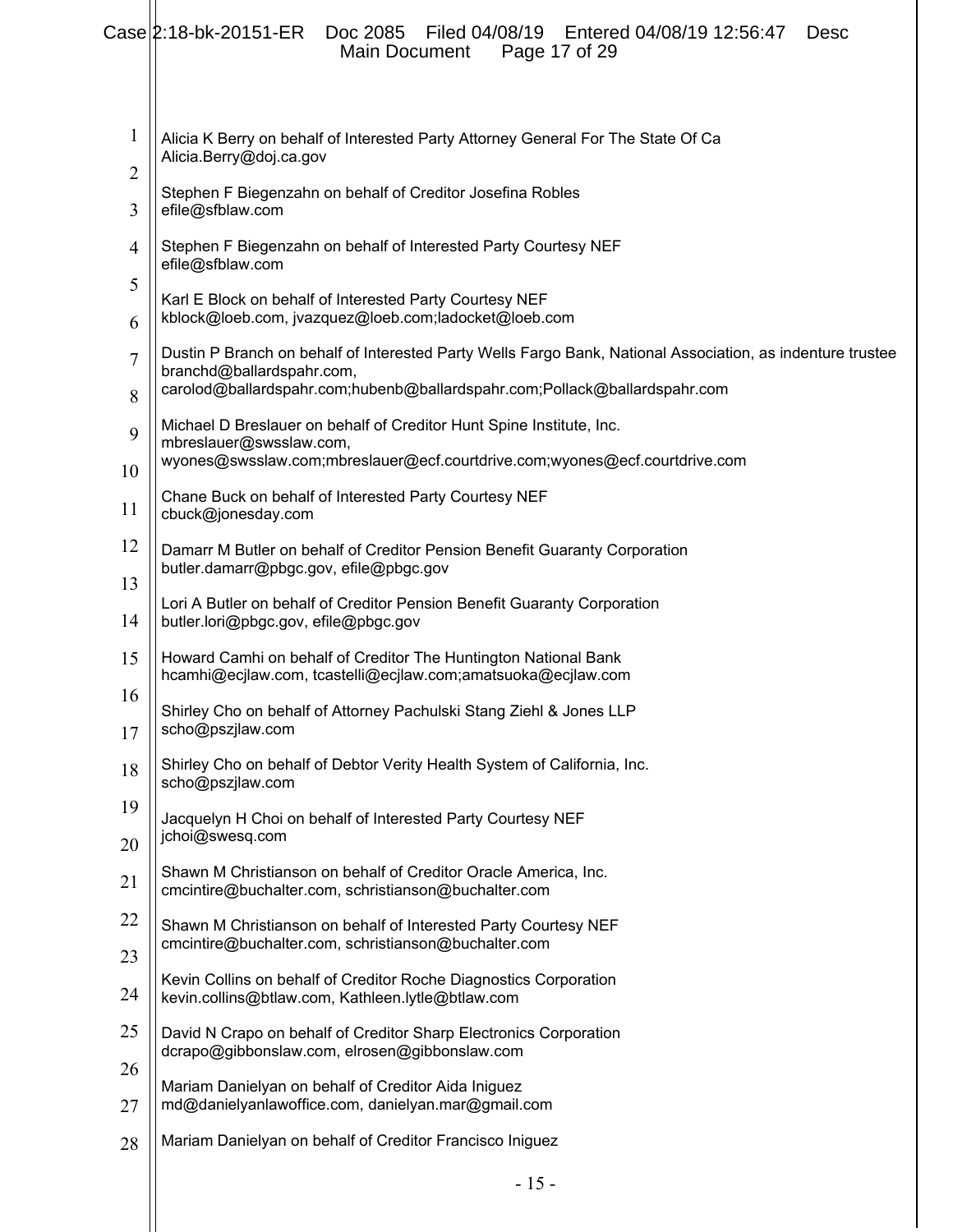### Case 2:18-bk-20151-ER Doc 2085 Filed 04/08/19 Entered 04/08/19 12:56:47 Desc Main Document Page 18 of 29

| 1        | md@danielyanlawoffice.com, danielyan.mar@gmail.com                                                                                                                                        |
|----------|-------------------------------------------------------------------------------------------------------------------------------------------------------------------------------------------|
| 2        | Brian L Davidoff on behalf of Creditor Abbott Laboratories Inc.<br>bdavidoff@greenbergglusker.com, calendar@greenbergglusker.com;jking@greenbergglusker.com                               |
| 3<br>4   | Brian L Davidoff on behalf of Interested Party CO Architects<br>bdavidoff@greenbergglusker.com, calendar@greenbergglusker.com;jking@greenbergglusker.com                                  |
| 5        | Aaron Davis on behalf of Creditor US Foods, Inc.<br>aaron.davis@bryancave.com, kat.flaherty@bryancave.com                                                                                 |
| 6        | Kevin M Eckhardt on behalf of Creditor C. R. Bard, Inc.<br>keckhardt@huntonak.com, keckhardt@hunton.com                                                                                   |
| 7<br>8   | Kevin M Eckhardt on behalf of Creditor Smith & Nephew, Inc.<br>keckhardt@huntonak.com, keckhardt@hunton.com                                                                               |
| 9        | Andy J Epstein on behalf of Interested Party Courtesy NEF<br>taxcpaesq@gmail.com                                                                                                          |
| 10<br>11 | Christine R Etheridge on behalf of Creditor Fka GE Capital Wells Fargo Vendor Financial Services, LLC<br>christine.etheridge@ikonfin.com                                                  |
| 12       | M Douglas Flahaut on behalf of Creditor Medline Industries, Inc.<br>flahaut.douglas@arentfox.com                                                                                          |
| 13       | Michael G Fletcher on behalf of Interested Party Courtesy NEF<br>mfletcher@frandzel.com, sking@frandzel.com                                                                               |
| 14<br>15 | Joseph D Frank on behalf of Creditor Experian Health fka Passport Health Communications Inc<br>jfrank@fgllp.com, mmatlock@fgllp.com;csmith@fgllp.com;jkleinman@fgllp.com;csucic@fgllp.com |
| 16       | Joseph D Frank on behalf of Creditor Experian Health, Inc<br>jfrank@fgllp.com, mmatlock@fgllp.com;csmith@fgllp.com;jkleinman@fgllp.com;csucic@fgllp.com                                   |
| 17<br>18 | William B Freeman on behalf of Creditor Health Net of California, Inc.<br>william.freeman@kattenlaw.com, nicole.jones@kattenlaw.com,ecf.lax.docket@kattenlaw.com                          |
| 19       | Eric J Fromme on behalf of Creditor CHHP Holdings II, LLC<br>efromme@tocounsel.com, lchapman@tocounsel.com;sschuster@tocounsel.com                                                        |
| 20       | Eric J Fromme on behalf of Creditor CPH Hospital Management, LLC<br>efromme@tocounsel.com, lchapman@tocounsel.com;sschuster@tocounsel.com                                                 |
| 21<br>22 | Eric J Fromme on behalf of Creditor Eladh, L.P.<br>efromme@tocounsel.com, lchapman@tocounsel.com;sschuster@tocounsel.com                                                                  |
| 23       | Eric J Fromme on behalf of Creditor Gardena Hospital L.P.<br>efromme@tocounsel.com, lchapman@tocounsel.com;sschuster@tocounsel.com                                                        |
| 24<br>25 | Jeffrey K Garfinkle on behalf of Creditor McKesson Corporation<br>jgarfinkle@buchalter.com, docket@buchalter.com;dcyrankowski@buchalter.com                                               |
| 26       | Jeffrey K Garfinkle on behalf of Interested Party Courtesy NEF                                                                                                                            |
| 27       | jgarfinkle@buchalter.com, docket@buchalter.com;dcyrankowski@buchalter.com<br>Lawrence B Gill on behalf of Interested Party Courtesy NEF                                                   |
| 28       | lgill@nelsonhardiman.com, rrange@nelsonhardiman.com                                                                                                                                       |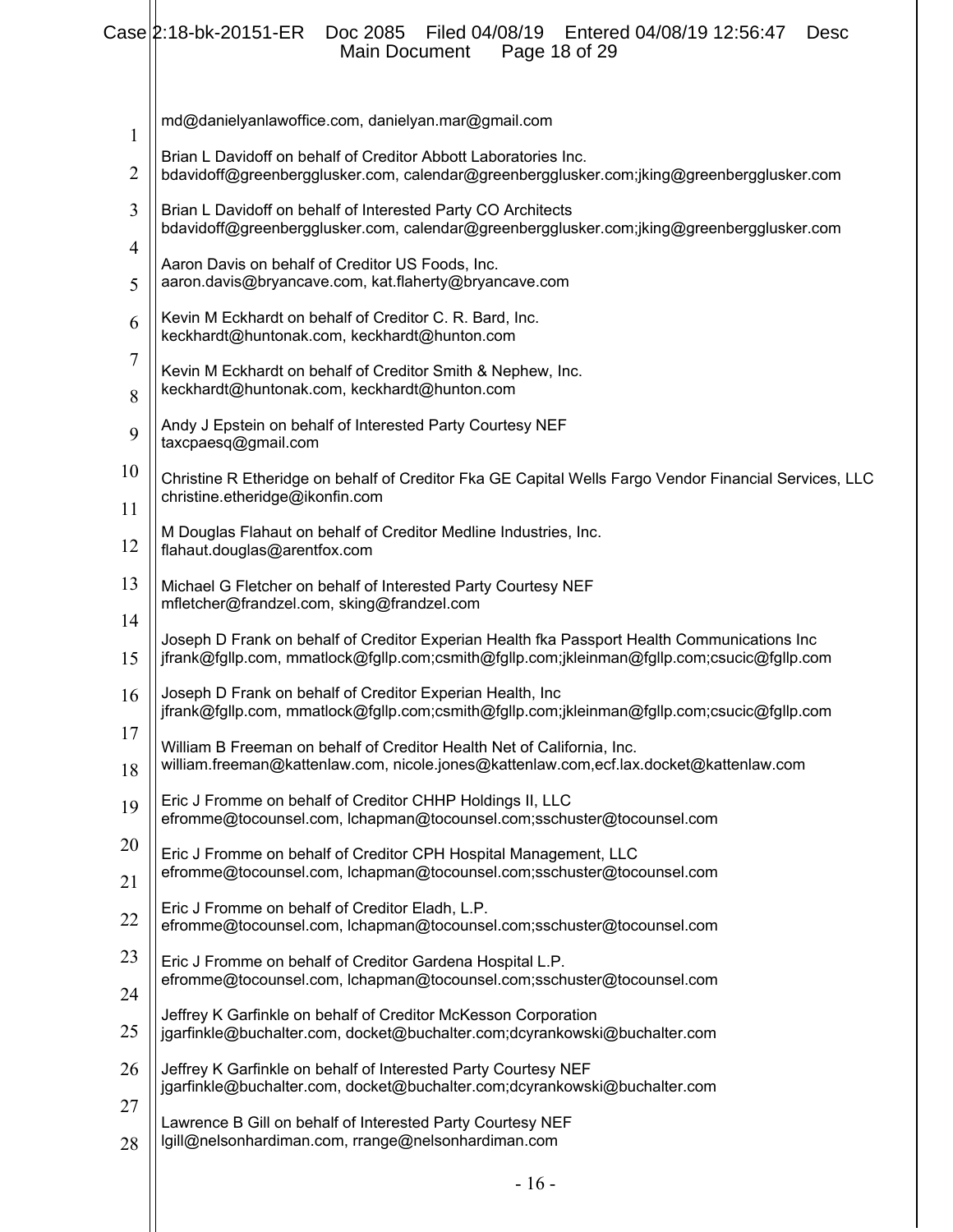|                                | Case 2:18-bk-20151-ER Doc 2085 Filed 04/08/19 Entered 04/08/19 12:56:47<br><b>Desc</b><br>Main Document<br>Page 19 of 29                                             |  |  |  |  |  |
|--------------------------------|----------------------------------------------------------------------------------------------------------------------------------------------------------------------|--|--|--|--|--|
| $\mathbf{1}$<br>$\overline{2}$ | Paul R. Glassman on behalf of Creditor Long Beach Memorial Medical Center<br>pglassman@sycr.com                                                                      |  |  |  |  |  |
| 3                              | Eric D Goldberg on behalf of Creditor Otsuka Pharmaceutical Development & Commercialization, Inc.<br>eric.goldberg@dlapiper.com, eric-goldberg-1103@ecf.pacerpro.com |  |  |  |  |  |
| $\overline{4}$                 | Mary H Haas on behalf of Creditor American National Red Cross<br>maryhaas@dwt.com, melissastrobel@dwt.com;laxdocket@dwt.com;yunialubega@dwt.com                      |  |  |  |  |  |
| 5<br>6                         | James A Hayes, Jr on behalf of Creditor Royal West Development, Inc.<br>jhayes@jamesahayesaplc.com                                                                   |  |  |  |  |  |
| $\overline{7}$                 | Michael S Held on behalf of Creditor Medecision, Inc.<br>mheld@jw.com                                                                                                |  |  |  |  |  |
| 8                              | Lawrence J Hilton on behalf of Creditor Cerner Corporation<br>lhilton@onellp.com,                                                                                    |  |  |  |  |  |
| 9<br>10                        | lthomas@onellp.com;info@onellp.com;evescance@onellp.com;nlichtenberger@onellp.com;rgolder@onellp.<br>com                                                             |  |  |  |  |  |
| 11                             | Robert M Hirsh on behalf of Creditor Medline Industries, Inc.<br>Robert.Hirsh@arentfox.com                                                                           |  |  |  |  |  |
| 12                             | Florice Hoffman on behalf of Creditor National Union of Healthcare Workers<br>fhoffman@socal.rr.com, floricehoffman@gmail.com                                        |  |  |  |  |  |
| 13<br>14                       | Michael Hogue on behalf of Creditor Workday, Inc.<br>hoguem@gtlaw.com, fernandezc@gtlaw.com;SFOLitDock@gtlaw.com                                                     |  |  |  |  |  |
| 15                             | Marsha A Houston on behalf of Creditor Healthcare Transformation Inc.<br>mhouston@reedsmith.com                                                                      |  |  |  |  |  |
| 16<br>17                       | Brian D Huben on behalf of Creditor Southeast Medical Center, LLC and Slauson Associates of Huntington<br>Park, LLC                                                  |  |  |  |  |  |
| 18                             | hubenb@ballardspahr.com, carolod@ballardspahr.com                                                                                                                    |  |  |  |  |  |
| 19                             | John Mark Jennings on behalf of Creditor GE HFS, LLC<br>johnmark.jennings@kutakrock.com                                                                              |  |  |  |  |  |
| 20                             | Monique D Jewett-Brewster on behalf of Creditor Paragon Mechanical, Inc.<br>mjb@hopkinscarley.com, eamaro@hopkinscarley.com                                          |  |  |  |  |  |
| 21<br>22                       | Gregory R Jones on behalf of Interested Party County of Santa Clara<br>gjones@mwe.com, rnhunter@mwe.com                                                              |  |  |  |  |  |
| 23                             | Lance N Jurich on behalf of Creditor ALLY BANK<br>ljurich@loeb.com, karnote@loeb.com;ladocket@loeb.com                                                               |  |  |  |  |  |
| 24                             | Steven J Kahn on behalf of Plaintiff ST. FRANCIS MEDICAL CENTER, a California nonprofit public benefit                                                               |  |  |  |  |  |
| 25                             | corporation<br>skahn@pszyjw.com                                                                                                                                      |  |  |  |  |  |
| 26<br>27                       | Steven J Kahn on behalf of Plaintiff ST. VINCENT MEDICAL CENTER, a California nonprofit public benefit<br>corporation<br>skahn@pszyjw.com                            |  |  |  |  |  |
| 28                             | Steven J Kahn on behalf of Plaintiff VERITY HEALTH SYSTEM OF CALIFORNIA, INC., a California                                                                          |  |  |  |  |  |
|                                | $-17-$                                                                                                                                                               |  |  |  |  |  |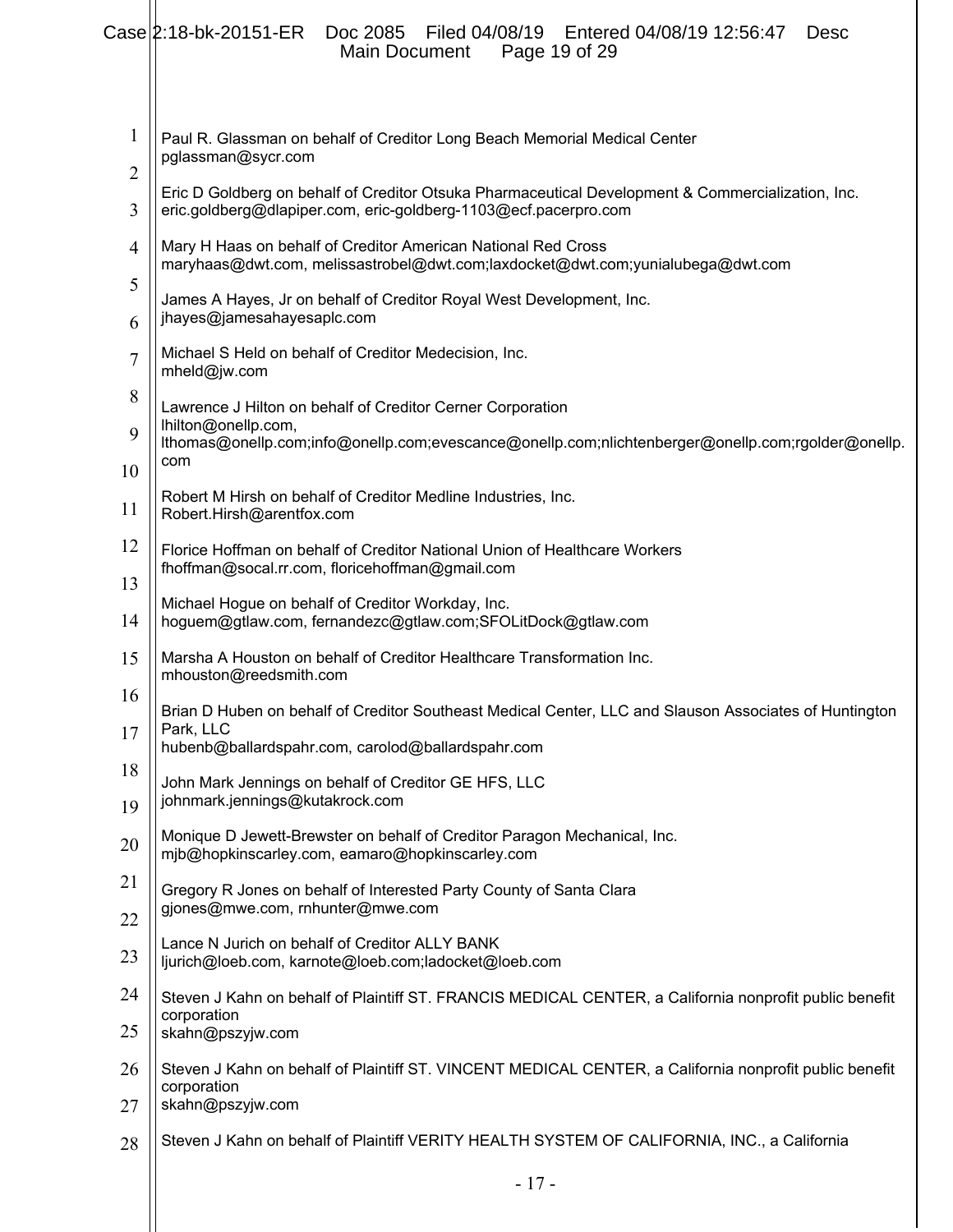|                     | $Case  2:18-bk-20151-ER$<br>Filed 04/08/19    Entered 04/08/19 12:56:47<br>Doc 2085<br><b>Desc</b><br>Page 20 of 29<br>Main Document                   |  |  |  |  |
|---------------------|--------------------------------------------------------------------------------------------------------------------------------------------------------|--|--|--|--|
| 1                   | nonprofit public benefit corporation<br>skahn@pszyjw.com                                                                                               |  |  |  |  |
| $\overline{2}$<br>3 | Ivan L Kallick on behalf of Interested Party Ivan Kallick<br>ikallick@manatt.com, ihernandez@manatt.com                                                |  |  |  |  |
| 4                   | Jane Kim on behalf of Creditor County of San Mateo<br>jkim@kellerbenvenutti.com                                                                        |  |  |  |  |
| 5                   | Monica Y Kim on behalf of Health Care Ombudsman Jacob Nathan Rubin<br>myk@Inbrb.com, myk@ecf.inforuptcy.com                                            |  |  |  |  |
| 6<br>7              | Gary E Klausner on behalf of Interested Party Courtesy NEF<br>gek@Inbyb.com                                                                            |  |  |  |  |
| 8                   | Gary E Klausner on behalf of Interested Party Strategic Global Management, Inc.<br>gek@Inbyb.com                                                       |  |  |  |  |
| 9<br>10             | Joseph A Kohanski on behalf of Creditor United Nurses Associations of CA/Union of Health Care<br>Professionals                                         |  |  |  |  |
| 11                  | jkohanski@bushgottlieb.com, kprestegard@bushgottlieb.com                                                                                               |  |  |  |  |
| 12                  | Jeffrey C Krause on behalf of Creditor Aetna Life Insurance Company<br>jkrause@gibsondunn.com, dtrujillo@gibsondunn.com;jstern@gibsondunn.com          |  |  |  |  |
| 13                  | Chris D. Kuhner on behalf of Creditor OCH Forest 1, General Partner of O'Connor Health Center 1, a limited<br>partnership<br>c.kuhner@kornfieldlaw.com |  |  |  |  |
| 14                  | Darryl S Laddin on behalf of Creditor c/o Darryl S. Laddin Sysco Los Angeles, Inc.                                                                     |  |  |  |  |
| 15                  | bkrfilings@agg.com                                                                                                                                     |  |  |  |  |
| 16                  | Robert S Lampl on behalf of Creditor Surgical Information Systems, LLC<br>advocate45@aol.com, rlisarobinsonr@aol.com                                   |  |  |  |  |
| 17<br>18            | Robert S Lampl on behalf of Creditor c/o Darryl S. Laddin Sysco Los Angeles, Inc.<br>advocate45@aol.com, rlisarobinsonr@aol.com                        |  |  |  |  |
| 19                  | Richard A Lapping on behalf of Creditor Retirement Plan for Hospital Employees<br>richard@lappinglegal.com                                             |  |  |  |  |
| 20                  | Paul J Laurin on behalf of Creditor Roche Diagnostics Corporation<br>plaurin@btlaw.com, slmoore@btlaw.com;jboustani@btlaw.com                          |  |  |  |  |
| 21                  | David E Lemke on behalf of Creditor ALLY BANK                                                                                                          |  |  |  |  |
| 22                  | david.lemke@wallerlaw.com,<br>chris.cronk@wallerlaw.com;Melissa.jones@wallerlaw.com;cathy.thomas@wallerlaw.com                                         |  |  |  |  |
| 23                  | Elan S Levey on behalf of Creditor Centers for Medicare and Medicaid Services                                                                          |  |  |  |  |
| 24                  | elan.levey@usdoj.gov, louisa.lin@usdoj.gov                                                                                                             |  |  |  |  |
| 25<br>26            | Elan S Levey on behalf of Creditor Federal Communications Commission<br>elan.levey@usdoj.gov, louisa.lin@usdoj.gov                                     |  |  |  |  |
| 27                  | Elan S Levey on behalf of Creditor Pension Benefit Guaranty Corporation<br>elan.levey@usdoj.gov, louisa.lin@usdoj.gov                                  |  |  |  |  |
| 28                  | Elan S Levey on behalf of Creditor United States Department of Health and Human Services                                                               |  |  |  |  |
|                     | $-18-$                                                                                                                                                 |  |  |  |  |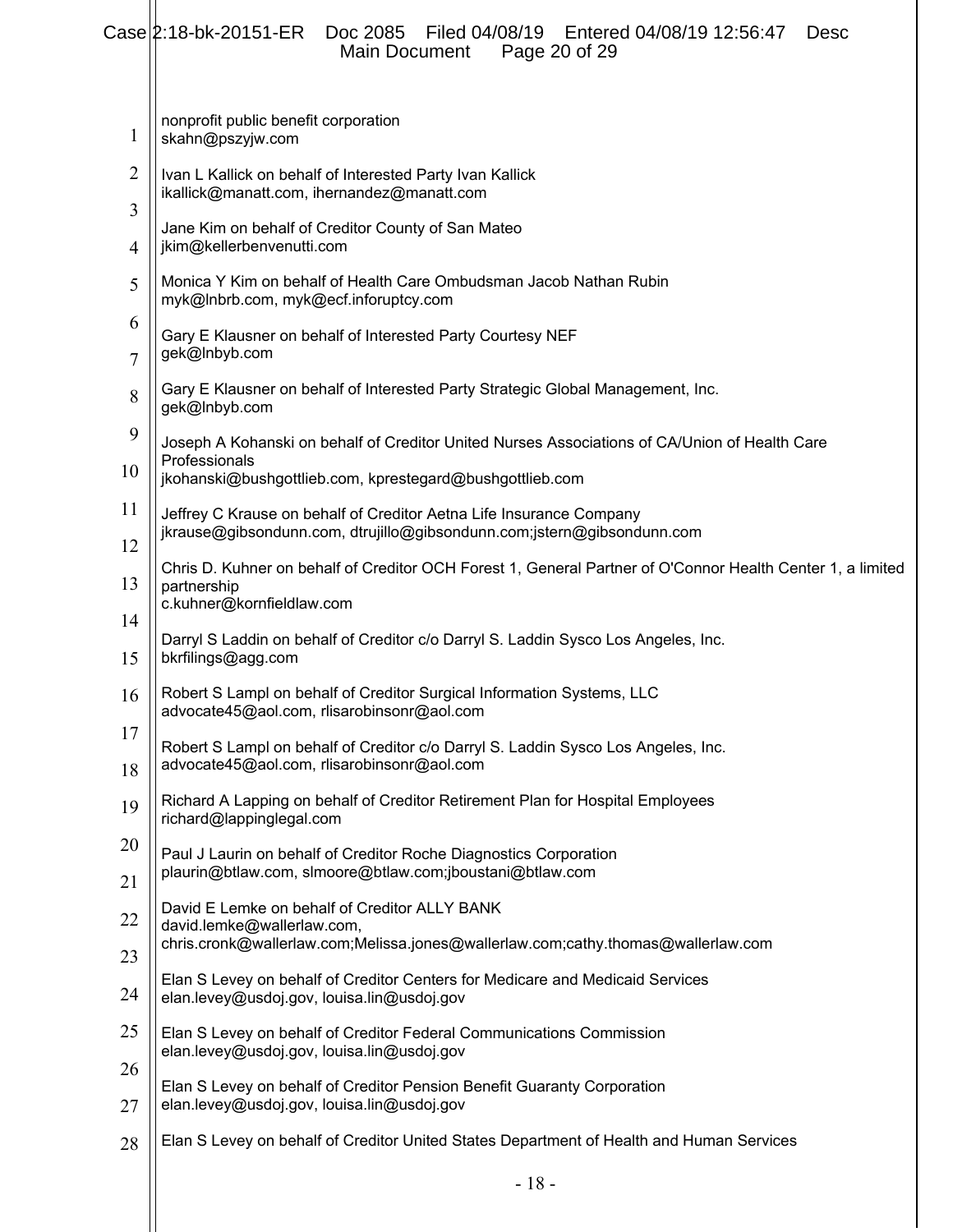|                     | Case 2:18-bk-20151-ER Doc 2085 Filed 04/08/19 Entered 04/08/19 12:56:47<br><b>Desc</b><br>Main Document<br>Page 21 of 29                                                                                                                      |
|---------------------|-----------------------------------------------------------------------------------------------------------------------------------------------------------------------------------------------------------------------------------------------|
| $\mathbf{1}$        | elan.levey@usdoj.gov, louisa.lin@usdoj.gov                                                                                                                                                                                                    |
| 2                   | Elan S Levey on behalf of Creditor United States of America, on behalf of the Federal Communications<br>Commission                                                                                                                            |
| 3                   | elan.levey@usdoj.gov, louisa.lin@usdoj.gov                                                                                                                                                                                                    |
| 4                   | Tracy L Mainguy on behalf of Creditor Stationary Engineers Local 39<br>bankruptcycourtnotices@unioncounsel.net, tmainguy@unioncounsel.net                                                                                                     |
| 5                   | Tracy L Mainguy on behalf of Creditor Stationary Engineers Local 39 Health and Welfare Trust Fund<br>bankruptcycourtnotices@unioncounsel.net, tmainguy@unioncounsel.net                                                                       |
| 6<br>$\overline{7}$ | Tracy L Mainguy on behalf of Creditor Stationary Engineers Local 39 Pension Trust Fund<br>bankruptcycourtnotices@unioncounsel.net, tmainguy@unioncounsel.net                                                                                  |
| 8                   | Samuel R Maizel on behalf of Debtor De Paul Ventures - San Jose Dialysis, LLC<br>samuel.maizel@dentons.com,                                                                                                                                   |
| 9                   | alicia.aguilar@dentons.com;docket.general.lit.LOS@dentons.com;tania.moyron@dentons.com;kathryn.how<br>ard@dentons.com;joan.mack@dentons.com                                                                                                   |
| 10                  | Samuel R Maizel on behalf of Debtor De Paul Ventures, LLC                                                                                                                                                                                     |
| 11                  | samuel.maizel@dentons.com,<br>alicia.aguilar@dentons.com;docket.general.lit.LOS@dentons.com;tania.moyron@dentons.com;kathryn.how                                                                                                              |
| 12                  | ard@dentons.com;joan.mack@dentons.com                                                                                                                                                                                                         |
| 13<br>14            | Samuel R Maizel on behalf of Debtor O'Connor Hospital Foundation<br>samuel.maizel@dentons.com,<br>alicia.aguilar@dentons.com;docket.general.lit.LOS@dentons.com;tania.moyron@dentons.com;kathryn.how<br>ard@dentons.com;joan.mack@dentons.com |
| 15                  | Samuel R Maizel on behalf of Debtor St. Francis Medical Center of Lynwood Foundation                                                                                                                                                          |
| 16                  | samuel.maizel@dentons.com,<br>alicia.aguilar@dentons.com;docket.general.lit.LOS@dentons.com;tania.moyron@dentons.com;kathryn.how<br>ard@dentons.com;joan.mack@dentons.com                                                                     |
| 17                  | Samuel R Maizel on behalf of Debtor St. Vincent Foundation                                                                                                                                                                                    |
| 18                  | samuel.maizel@dentons.com,<br>alicia.aguilar@dentons.com;docket.general.lit.LOS@dentons.com;tania.moyron@dentons.com;kathryn.how                                                                                                              |
| 19                  | ard@dentons.com;joan.mack@dentons.com                                                                                                                                                                                                         |
| 20                  | Samuel R Maizel on behalf of Debtor Verity Business Services<br>samuel.maizel@dentons.com,                                                                                                                                                    |
| 21                  | alicia.aguilar@dentons.com;docket.general.lit.LOS@dentons.com;tania.moyron@dentons.com;kathryn.how<br>ard@dentons.com;joan.mack@dentons.com                                                                                                   |
| 22                  | Samuel R Maizel on behalf of Debtor Verity Health System of California, Inc.<br>samuel.maizel@dentons.com,                                                                                                                                    |
| 23                  | alicia.aguilar@dentons.com;docket.general.lit.LOS@dentons.com;tania.moyron@dentons.com;kathryn.how                                                                                                                                            |
| 24                  | ard@dentons.com;joan.mack@dentons.com                                                                                                                                                                                                         |
| 25                  | Samuel R Maizel on behalf of Debtor Verity Holdings, LLC<br>samuel.maizel@dentons.com,                                                                                                                                                        |
| 26                  | alicia.aguilar@dentons.com;docket.general.lit.LOS@dentons.com;tania.moyron@dentons.com;kathryn.how<br>ard@dentons.com;joan.mack@dentons.com                                                                                                   |
| 27                  | Samuel R Maizel on behalf of Debtor Verity Medical Foundation                                                                                                                                                                                 |
| 28                  | samuel.maizel@dentons.com,<br>alicia.aguilar@dentons.com;docket.general.lit.LOS@dentons.com;tania.moyron@dentons.com;kathryn.how                                                                                                              |
|                     |                                                                                                                                                                                                                                               |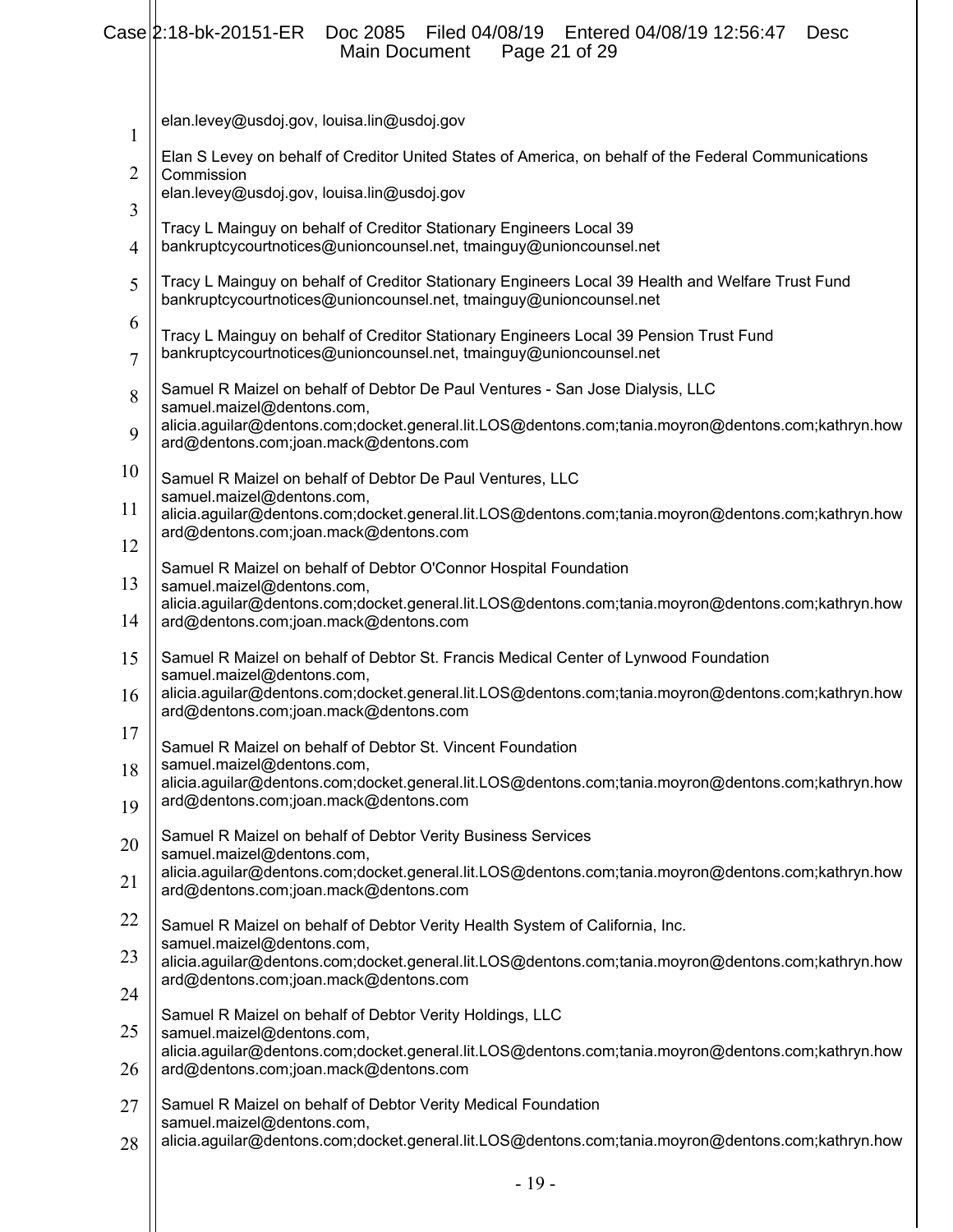|              | $Case  2:18-bk-20151-ER$<br>Doc 2085 Filed 04/08/19 Entered 04/08/19 12:56:47<br>Desc<br>Page 22 of 29<br>Main Document                                                                |  |  |  |  |
|--------------|----------------------------------------------------------------------------------------------------------------------------------------------------------------------------------------|--|--|--|--|
| $\mathbf{1}$ | ard@dentons.com;joan.mack@dentons.com                                                                                                                                                  |  |  |  |  |
| 2            | Samuel R Maizel on behalf of Plaintiff Verity Health System of California, Inc.<br>samuel.maizel@dentons.com,                                                                          |  |  |  |  |
| 3            | alicia.aguilar@dentons.com;docket.general.lit.LOS@dentons.com;tania.moyron@dentons.com;kathryn.how<br>ard@dentons.com;joan.mack@dentons.com                                            |  |  |  |  |
| 4            | Alvin Mar on behalf of U.S. Trustee United States Trustee (LA)<br>alvin.mar@usdoj.gov                                                                                                  |  |  |  |  |
| 5            | Craig G Margulies on behalf of Creditor Hooper Healthcare Consulting LLC                                                                                                               |  |  |  |  |
| 6            | Craig@MarguliesFaithlaw.com,<br>Victoria@MarguliesFaithlaw.com;David@MarguliesFaithLaw.com;Helen@MarguliesFaithlaw.com                                                                 |  |  |  |  |
| 7            | Craig G Margulies on behalf of Interested Party Courtesy NEF                                                                                                                           |  |  |  |  |
| 8            | Craig@MarguliesFaithlaw.com,<br>Victoria@MarguliesFaithlaw.com;David@MarguliesFaithLaw.com;Helen@MarguliesFaithlaw.com                                                                 |  |  |  |  |
| 9            | Hutchison B Meltzer on behalf of Interested Party Attorney General For The State Of Ca<br>hutchison.meltzer@doj.ca.gov, Alicia.Berry@doj.ca.gov                                        |  |  |  |  |
| 10           | Christopher Minier on behalf of Creditor Belfor USA Group, Inc.                                                                                                                        |  |  |  |  |
| 11           | becky@ringstadlaw.com, arlene@ringstadlaw.com                                                                                                                                          |  |  |  |  |
| 12<br>13     | John A Moe, II on behalf of Debtor O'Connor Hospital<br>john.moe@dentons.com, glenda.spratt@dentons.com,derry.kalve@dentons.com,andy.jinnah@dentons.com                                |  |  |  |  |
| 14           | John A Moe, II on behalf of Debtor O'Connor Hospital Foundation<br>john.moe@dentons.com, glenda.spratt@dentons.com,derry.kalve@dentons.com,andy.jinnah@dentons.com                     |  |  |  |  |
| 15           | John A Moe, II on behalf of Debtor Seton Medical Center<br>john.moe@dentons.com, glenda.spratt@dentons.com,derry.kalve@dentons.com,andy.jinnah@dentons.com                             |  |  |  |  |
| 16<br>17     | John A Moe, II on behalf of Debtor St. Francis Medical Center<br>john.moe@dentons.com, glenda.spratt@dentons.com,derry.kalve@dentons.com,andy.jinnah@dentons.com                       |  |  |  |  |
| 18           | John A Moe, II on behalf of Debtor St. Francis Medical Center of Lynwood Foundation<br>john.moe@dentons.com, glenda.spratt@dentons.com,derry.kalve@dentons.com,andy.jinnah@dentons.com |  |  |  |  |
| 19           | John A Moe, II on behalf of Debtor St. Louise Regional Hospital<br>john.moe@dentons.com, glenda.spratt@dentons.com,derry.kalve@dentons.com,andy.jinnah@dentons.com                     |  |  |  |  |
| 20           | John A Moe, II on behalf of Debtor St. Vincent Dialysis Center, Inc.                                                                                                                   |  |  |  |  |
| 21           | john.moe@dentons.com, glenda.spratt@dentons.com,derry.kalve@dentons.com,andy.jinnah@dentons.com                                                                                        |  |  |  |  |
| 22           | John A Moe, II on behalf of Debtor St. Vincent Foundation<br>john.moe@dentons.com, glenda.spratt@dentons.com,derry.kalve@dentons.com,andy.jinnah@dentons.com                           |  |  |  |  |
| 23           | John A Moe, II on behalf of Debtor Verity Health System of California, Inc.                                                                                                            |  |  |  |  |
| 24           | john.moe@dentons.com, glenda.spratt@dentons.com,derry.kalve@dentons.com,andy.jinnah@dentons.com                                                                                        |  |  |  |  |
| 25           | John A Moe, II on behalf of Debtor Verity Medical Foundation<br>john.moe@dentons.com, glenda.spratt@dentons.com,derry.kalve@dentons.com,andy.jinnah@dentons.com                        |  |  |  |  |
| 26<br>27     | John A Moe, II on behalf of Defendant St. Francis Medical Center<br>john.moe@dentons.com, glenda.spratt@dentons.com,derry.kalve@dentons.com,andy.jinnah@dentons.com                    |  |  |  |  |
| 28           | John A Moe, II on behalf of Defendant Verity Health System of California Inc                                                                                                           |  |  |  |  |
|              | $-20-$                                                                                                                                                                                 |  |  |  |  |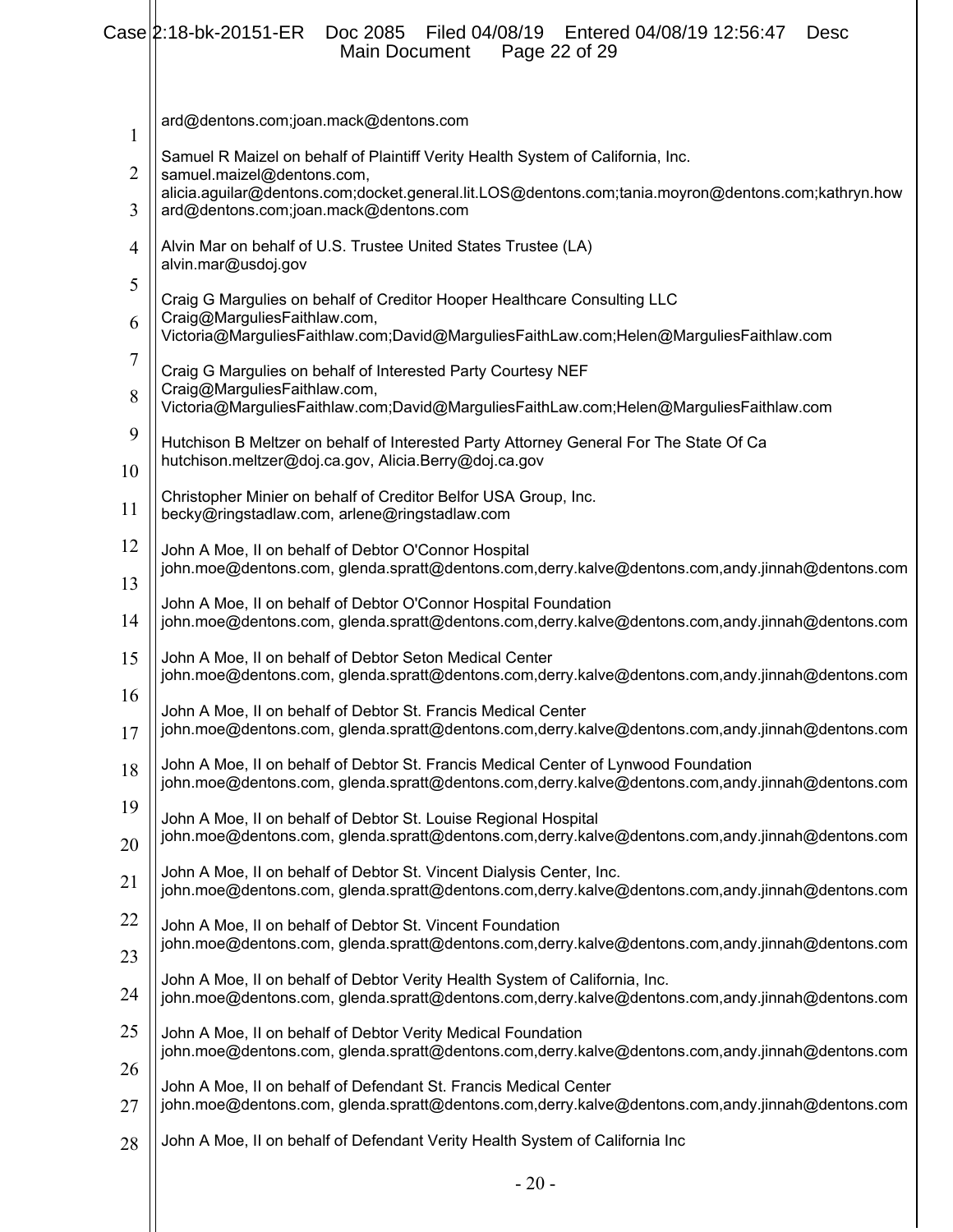# Case 2:18-bk-20151-ER Doc 2085 Filed 04/08/19 Entered 04/08/19 12:56:47 Desc

Main Document Page 23 of 29

 $\mathsf{I}$ 

| $\mathbf{1}$ | john.moe@dentons.com, glenda.spratt@dentons.com,derry.kalve@dentons.com,andy.jinnah@dentons.com                                                                                           |
|--------------|-------------------------------------------------------------------------------------------------------------------------------------------------------------------------------------------|
| 2            | Monserrat Morales on behalf of Interested Party Courtesy NEF<br>mmorales@marguliesfaithlaw.com,<br>Victoria@marguliesfaithlaw.com;David@MarguliesFaithLaw.com;Helen@marguliesfaithlaw.com |
| 3            | Kevin H Morse on behalf of Creditor Shared Imaging, LLC                                                                                                                                   |
| 4            | kevin.morse@saul.com, rmarcus@AttorneyMM.com;sean.williams@saul.com                                                                                                                       |
| 5            | Kevin H Morse on behalf of Interested Party Courtesy NEF<br>kevin.morse@saul.com, rmarcus@AttorneyMM.com;sean.williams@saul.com                                                           |
| 6<br>7       | Marianne S Mortimer on behalf of Creditor Premier, Inc.<br>mmortimer@sycr.com, jrothstein@sycr.com                                                                                        |
| 8            | Tania M Moyron on behalf of Debtor De Paul Ventures - San Jose Dialysis, LLC<br>tania.moyron@dentons.com, chris.omeara@dentons.com                                                        |
| 9<br>10      | Tania M Moyron on behalf of Debtor De Paul Ventures, LLC<br>tania.moyron@dentons.com, chris.omeara@dentons.com                                                                            |
| 11           | Tania M Moyron on behalf of Debtor O'Connor Hospital<br>tania.moyron@dentons.com, chris.omeara@dentons.com                                                                                |
| 12<br>13     | Tania M Moyron on behalf of Debtor O'Connor Hospital Foundation<br>tania.moyron@dentons.com, chris.omeara@dentons.com                                                                     |
| 14           | Tania M Moyron on behalf of Debtor Saint Louise Regional Hospital Foundation<br>tania.moyron@dentons.com, chris.omeara@dentons.com                                                        |
| 15           | Tania M Moyron on behalf of Debtor Seton Medical Center<br>tania.moyron@dentons.com, chris.omeara@dentons.com                                                                             |
| 16<br>17     | Tania M Moyron on behalf of Debtor Seton Medical Center Foundation<br>tania.moyron@dentons.com, chris.omeara@dentons.com                                                                  |
| 18           | Tania M Moyron on behalf of Debtor St. Francis Medical Center<br>tania.moyron@dentons.com, chris.omeara@dentons.com                                                                       |
| 19<br>20     | Tania M Moyron on behalf of Debtor St. Francis Medical Center of Lynwood Foundation<br>tania.moyron@dentons.com, chris.omeara@dentons.com                                                 |
| 21           | Tania M Moyron on behalf of Debtor St. Louise Regional Hospital<br>tania.moyron@dentons.com, chris.omeara@dentons.com                                                                     |
| 22           | Tania M Moyron on behalf of Debtor St. Vincent Dialysis Center, Inc.                                                                                                                      |
| 23           | tania.moyron@dentons.com, chris.omeara@dentons.com                                                                                                                                        |
| 24           | Tania M Moyron on behalf of Debtor St. Vincent Foundation<br>tania.moyron@dentons.com, chris.omeara@dentons.com                                                                           |
| 25           | Tania M Moyron on behalf of Debtor St. Vincent Medical Center<br>tania.moyron@dentons.com, chris.omeara@dentons.com                                                                       |
| 26           | Tania M Moyron on behalf of Debtor Verity Business Services                                                                                                                               |
| 27           | tania.moyron@dentons.com, chris.omeara@dentons.com                                                                                                                                        |
| 28           | Tania M Moyron on behalf of Debtor Verity Health System of California, Inc.                                                                                                               |
|              |                                                                                                                                                                                           |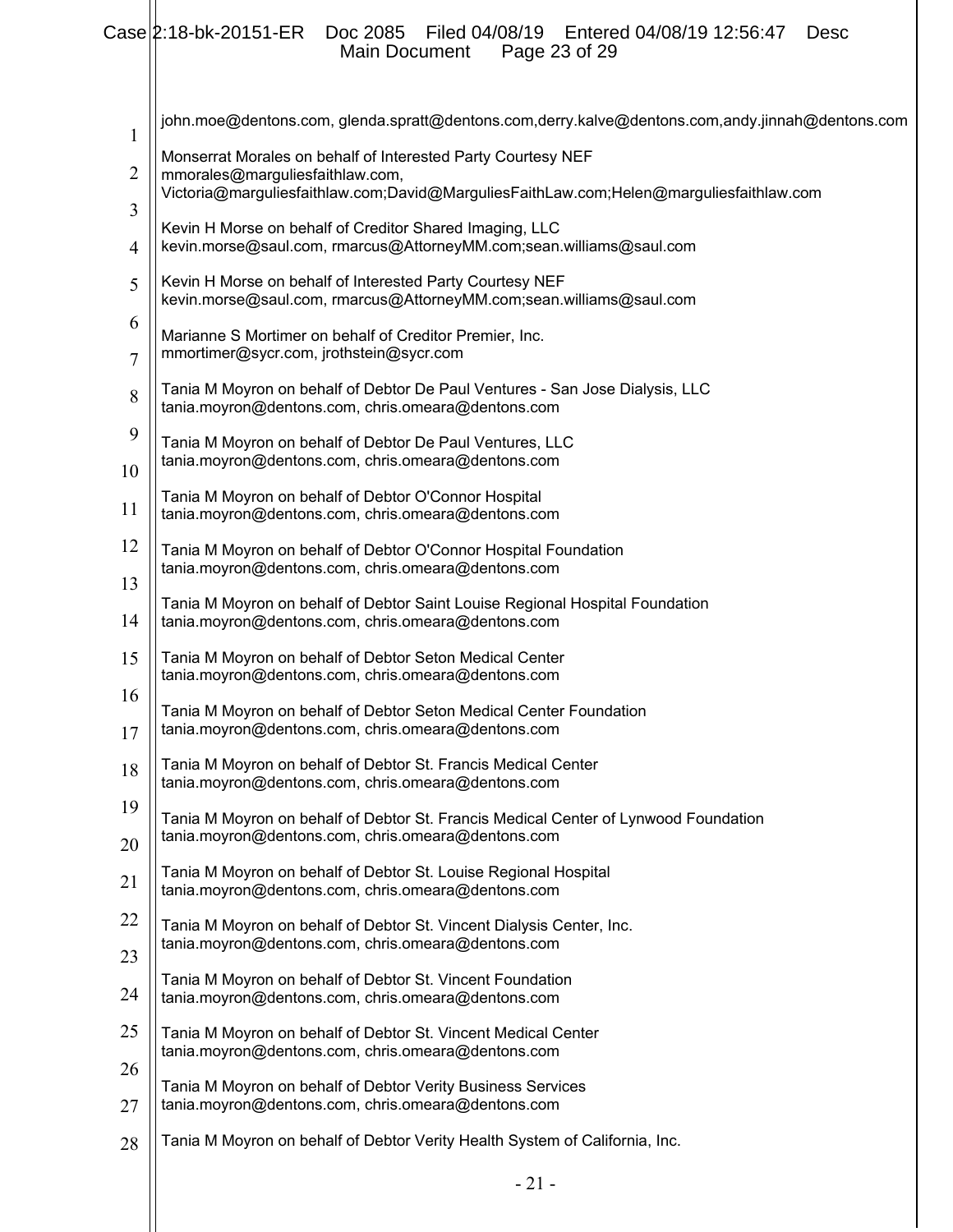|  |                             | Case 2:18-bk-20151-ER Doc 2085 Filed 04/08/19 Entered 04/08/19 12:56:47 Desc |  |
|--|-----------------------------|------------------------------------------------------------------------------|--|
|  | Main Document Page 24 of 29 |                                                                              |  |

| $\mathbf{1}$        | tania.moyron@dentons.com, chris.omeara@dentons.com                                                                                                                                                                 |
|---------------------|--------------------------------------------------------------------------------------------------------------------------------------------------------------------------------------------------------------------|
| $\overline{2}$      | Tania M Moyron on behalf of Debtor Verity Holdings, LLC<br>tania.moyron@dentons.com, chris.omeara@dentons.com                                                                                                      |
| 3                   | Tania M Moyron on behalf of Debtor Verity Medical Foundation<br>tania.moyron@dentons.com, chris.omeara@dentons.com                                                                                                 |
| $\overline{4}$<br>5 | Tania M Moyron on behalf of Defendant St. Francis Medical Center<br>tania.moyron@dentons.com, chris.omeara@dentons.com                                                                                             |
| 6                   | Tania M Moyron on behalf of Defendant Verity Health System of California Inc<br>tania.moyron@dentons.com, chris.omeara@dentons.com                                                                                 |
| 7<br>8              | Tania M Moyron on behalf of Plaintiff Verity Health System of California, Inc.<br>tania.moyron@dentons.com, chris.omeara@dentons.com                                                                               |
| 9                   | Alan I Nahmias on behalf of Creditor Experian Health, Inc<br>anahmias@mbnlawyers.com, jdale@mbnlawyers.com                                                                                                         |
| 10                  | Alan I Nahmias on behalf of Interested Party Courtesy NEF<br>anahmias@mbnlawyers.com, jdale@mbnlawyers.com                                                                                                         |
| 11<br>12            | Alan I Nahmias on behalf of Interested Party Alan I Nahmias<br>anahmias@mbnlawyers.com, jdale@mbnlawyers.com                                                                                                       |
| 13                  | Jennifer L Nassiri on behalf of Creditor Old Republic Insurance Company, et al<br>jennifernassiri@quinnemanuel.com                                                                                                 |
| 14<br>15            | Charles E Nelson on behalf of Interested Party Wells Fargo Bank, National Association, as indenture trustee<br>nelsonc@ballardspahr.com, wassweilerw@ballardspahr.com                                              |
| 16                  | Sheila Gropper Nelson on behalf of Creditor Golden GatePerfusion Inc<br>shedoesbklaw@aol.com                                                                                                                       |
| 17<br>18            | Mark A Neubauer on behalf of Creditor Angeles IPA A Medical Corporation<br>mneubauer@carltonfields.com,                                                                                                            |
| 19                  | mlrodriguez@carltonfields.com;smcloughlin@carltonfields.com;schau@carltonfields.com;NDunn@carltonfiel<br>ds.com;ecfla@carltonfields.com                                                                            |
| 20                  | Mark A Neubauer on behalf of Creditor St. Vincent IPA Medical Corporation<br>mneubauer@carltonfields.com,<br>mlrodriguez@carltonfields.com;smcloughlin@carltonfields.com;schau@carltonfields.com;NDunn@carltonfiel |
| 21<br>22            | ds.com;ecfla@carltonfields.com                                                                                                                                                                                     |
| 23                  | Mark A Neubauer on behalf of Interested Party Courtesy NEF<br>mneubauer@carltonfields.com,<br>mlrodriguez@carltonfields.com;smcloughlin@carltonfields.com;schau@carltonfields.com;NDunn@carltonfiel                |
| 24                  | ds.com;ecfla@carltonfields.com<br>Nancy Newman on behalf of Creditor SmithGroup, Inc.                                                                                                                              |
| 25<br>26            | nnewman@hansonbridgett.com, ajackson@hansonbridgett.com;calendarclerk@hansonbridgett.com<br>Bryan L Ngo on behalf of Interested Party All Care Medical Group, Inc                                                  |
| 27                  | bngo@fortislaw.com,<br>BNgo@bluecapitallaw.com;SPicariello@fortislaw.com;JNguyen@fortislaw.com;JNguyen@bluecapitallaw.co<br>m                                                                                      |
| 28                  | oο                                                                                                                                                                                                                 |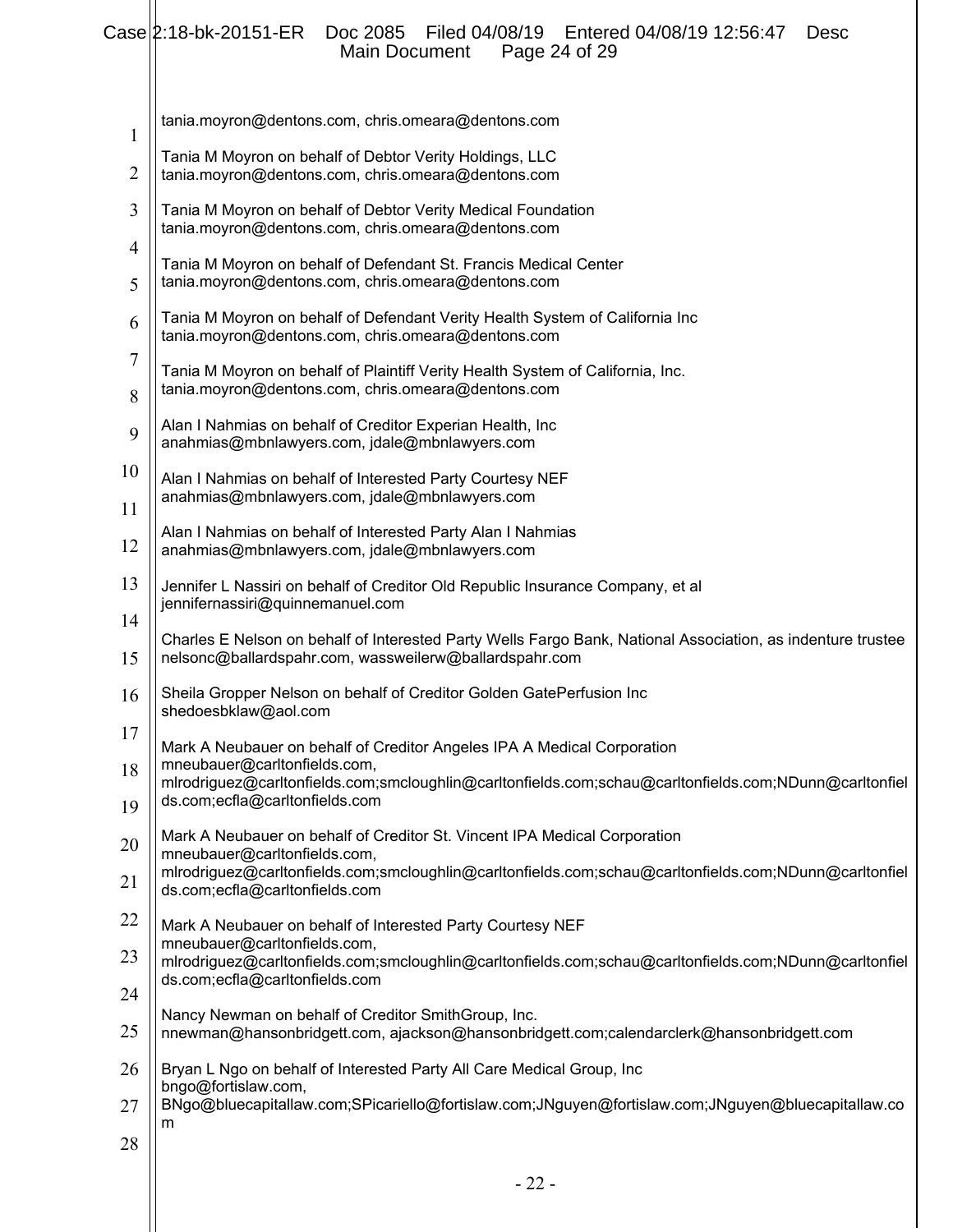|                     | Case 2:18-bk-20151-ER<br>Filed 04/08/19 Entered 04/08/19 12:56:47<br>Doc 2085<br><b>Desc</b><br>Page 25 of 29<br>Main Document                                         |
|---------------------|------------------------------------------------------------------------------------------------------------------------------------------------------------------------|
| 1                   | Bryan L Ngo on behalf of Interested Party All Care Medical Group, Inc.<br>bngo@fortislaw.com,                                                                          |
| 2                   | BNgo@bluecapitallaw.com;SPicariello@fortislaw.com;JNguyen@fortislaw.com;JNguyen@bluecapitallaw.co<br>m                                                                 |
| 3                   | Melissa T Ngo on behalf of Creditor Pension Benefit Guaranty Corporation<br>ngo.melissa@pbgc.gov, efile@pbgc.gov                                                       |
| $\overline{4}$<br>5 | Abigail V O'Brient on behalf of Creditor UMB Bank, N.A., as master indenture trustee and Wells Fargo Bank,<br>National Association, as indenture trustee               |
| 6                   | avobrient@mintz.com,<br>docketing@mintz.com;DEHashimoto@mintz.com;nleali@mintz.com;ABLevin@mintz.com                                                                   |
| 7                   | Abigail V O'Brient on behalf of Interested Party Courtesy NEF<br>avobrient@mintz.com,                                                                                  |
| 8                   | docketing@mintz.com;DEHashimoto@mintz.com;nleali@mintz.com;ABLevin@mintz.com                                                                                           |
| 9                   | John R OKeefe, Jr on behalf of Creditor The Huntington National Bank<br>jokeefe@metzlewis.com, slohr@metzlewis.com                                                     |
| 10                  | Paul J Pascuzzi on behalf of Creditor Toyon Associates, Inc.                                                                                                           |
| 11                  | ppascuzzi@ffwplaw.com, Inlasley@ffwplaw.com                                                                                                                            |
| 12                  | Lisa M Peters on behalf of Creditor GE HFS, LLC<br>lisa.peters@kutakrock.com, marybeth.brukner@kutakrock.com                                                           |
| 13                  | Christopher J Petersen on behalf of Creditor Infor (US), Inc.<br>cjpetersen@blankrome.com, gsolis@blankrome.com                                                        |
| 14<br>15            | Mark D Plevin on behalf of Interested Party Courtesy NEF<br>mplevin@crowell.com, cromo@crowell.com                                                                     |
| 16<br>17            | David M Poitras on behalf of Interested Party Courtesy NEF<br>dpoitras@wedgewood-inc.com, dpoitras@jmbm.com;dmarcus@wedgewood-<br>inc.com;aguisinger@wedgewood-inc.com |
| 18                  | Steven G. Polard on behalf of Creditor Schwalb Consulting, Inc.<br>spolard@ch-law.com, cborrayo@ch-law.com                                                             |
| 19                  | David M Powlen on behalf of Creditor Roche Diagnostics Corporation                                                                                                     |
| 20                  | david.powlen@btlaw.com, pgroff@btlaw.com                                                                                                                               |
| 21                  | Christopher E Prince on behalf of Creditor Kaiser Foundation Hospitals<br>cprince@lesnickprince.com,                                                                   |
| 22                  | jmack@lesnickprince.com;mlampton@lesnickprince.com;cprince@ecf.courtdrive.com                                                                                          |
| 23                  | Lori L Purkey on behalf of Creditor Stryker Corporation<br>bareham@purkeyandassociates.com                                                                             |
| 24                  | William M Rathbone on behalf of Interested Party Cigna Healthcare of California, Inc., and Llife Insurance                                                             |
| 25                  | Company of North America<br>wrathbone@grsm.com, jmydlandevans@grsm.com                                                                                                 |
| 26                  | Jason M Reed on behalf of Interested Party Courtesy NEF<br>Jason.Reed@Maslon.com                                                                                       |
| 27                  | Michael B Reynolds on behalf of Creditor California Physicians' Service dba Blue Shield of California                                                                  |
| 28                  | mreynolds@swlaw.com, kcollins@swlaw.com                                                                                                                                |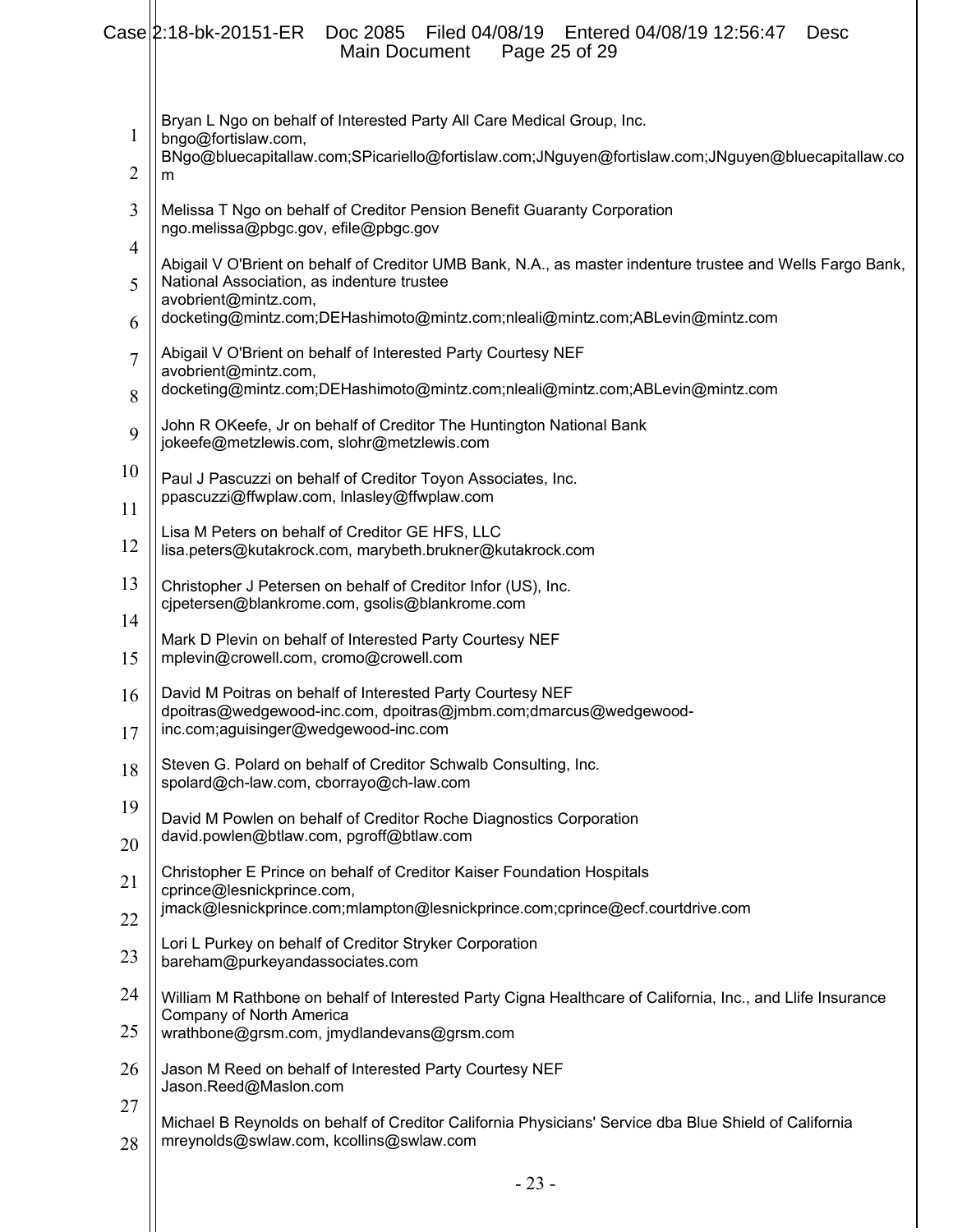|                     | Case 2:18-bk-20151-ER<br>Filed 04/08/19<br>Entered 04/08/19 12:56:47<br>Doc 2085<br>Desc<br>Page 26 of 29<br><b>Main Document</b>                                 |
|---------------------|-------------------------------------------------------------------------------------------------------------------------------------------------------------------|
| 1                   | Michael B Reynolds on behalf of Creditor Care 1st Health Plan<br>mreynolds@swlaw.com, kcollins@swlaw.com                                                          |
| $\overline{c}$<br>3 | Michael B Reynolds on behalf of Interested Party Courtesy NEF<br>mreynolds@swlaw.com, kcollins@swlaw.com                                                          |
| $\overline{4}$      | J. Alexandra Rhim on behalf of Creditor University of Southern California<br>arhim@hrhlaw.com                                                                     |
| 5                   | Emily P Rich on behalf of Creditor SEIU United Healthcare Workers - West<br>erich@unioncounsel.net, bankruptcycourtnotices@unioncounsel.net                       |
| 6<br>$\overline{7}$ | Emily P Rich on behalf of Creditor Stationary Engineers Local 39                                                                                                  |
| 8                   | erich@unioncounsel.net, bankruptcycourtnotices@unioncounsel.net                                                                                                   |
| 9                   | Emily P Rich on behalf of Creditor Stationary Engineers Local 39 Health and Welfare Trust Fund<br>erich@unioncounsel.net, bankruptcycourtnotices@unioncounsel.net |
| 10                  | Emily P Rich on behalf of Creditor Stationary Engineers Local 39 Pension Trust Fund<br>erich@unioncounsel.net, bankruptcycourtnotices@unioncounsel.net            |
| 11                  | Lesley A Riis on behalf of Creditor Lesley c/o Riis                                                                                                               |
| 12                  | Iriis@dpmclaw.com                                                                                                                                                 |
| 13                  | Debra Riley on behalf of Creditor California Statewide Communities Development Authority<br>driley@allenmatkins.com                                               |
| 14                  | Christopher O Rivas on behalf of Creditor Healthcare Transformation Inc.<br>crivas@reedsmith.com, chris-rivas-8658@ecf.pacerpro.com                               |
| 15<br>16            | Julie H Rome-Banks on behalf of Creditor Bay Area Surgical Management, LLC<br>julie@bindermalter.com                                                              |
| 17                  | Mary H Rose on behalf of Interested Party Courtesy NEF<br>mrose@buchalter.com, salarcon@buchalter.com                                                             |
| 18                  | Megan A Rowe on behalf of Interested Party Courtesy NEF                                                                                                           |
| 19                  | mrowe@dsrhealthlaw.com, lwestoby@dsrhealthlaw.com                                                                                                                 |
| 20                  | Nathan A Schultz on behalf of Creditor Swinerton Builders<br>nschultz@foxrothschild.com                                                                           |
| 21                  | William Schumacher on behalf of Creditor Verity MOB Financing II LLC                                                                                              |
| 22                  | wschumacher@jonesday.com                                                                                                                                          |
| 23                  | William Schumacher on behalf of Creditor Verity MOB Financing LLC<br>wschumacher@jonesday.com                                                                     |
| 24                  | Mark A Serlin on behalf of Creditor RightSourcing, Inc.<br>ms@swllplaw.com, mor@swllplaw.com                                                                      |
| 25                  | Seth B Shapiro on behalf of Creditor United States Department of Health and Human Services                                                                        |
| 26                  | seth.shapiro@usdoj.gov                                                                                                                                            |
| 27                  | Joseph Shickich on behalf of Interested Party Microsoft Corporation<br>jshickich@riddellwilliams.com                                                              |
| 28                  |                                                                                                                                                                   |
|                     | $-24-$                                                                                                                                                            |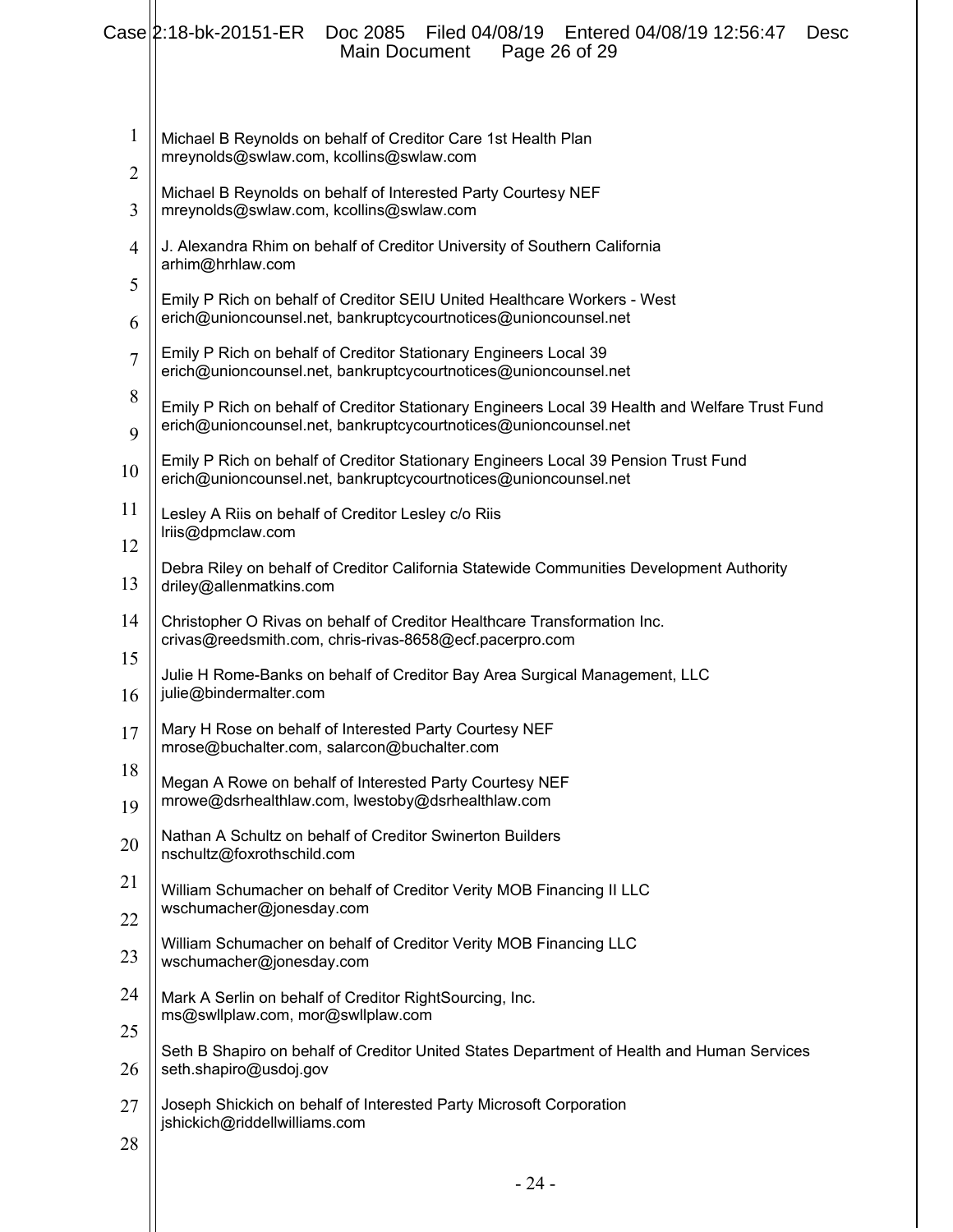|                | Case 2:18-bk-20151-ER<br>Filed 04/08/19    Entered 04/08/19 12:56:47<br>Doc 2085<br><b>Desc</b><br><b>Main Document</b><br>Page 27 of 29                                                                        |
|----------------|-----------------------------------------------------------------------------------------------------------------------------------------------------------------------------------------------------------------|
| $\mathbf{1}$   | Rosa A Shirley on behalf of Interested Party Courtesy NEF<br>rshirley@nelsonhardiman.com,<br>ksherry@nelsonhardiman.com;lgill@nelsonhardiman.com;jwilson@nelsonhardiman.com;rrange@nelsonhar<br>diman.com       |
| $\overline{2}$ |                                                                                                                                                                                                                 |
| 3              | Rosa A Shirley on behalf of Special Counsel Nelson Hardiman LLP<br>rshirley@nelsonhardiman.com,<br>ksherry@nelsonhardiman.com;lgill@nelsonhardiman.com;jwilson@nelsonhardiman.com;rrange@nelsonhar<br>diman.com |
| $\overline{4}$ |                                                                                                                                                                                                                 |
| 5              | Kyrsten Skogstad on behalf of Creditor California Nurses Association                                                                                                                                            |
| 6              | kskogstad@calnurses.org, rcraven@calnurses.org                                                                                                                                                                  |
| $\overline{7}$ | Michael St James on behalf of Interested Party Medical Staff of Seton Medical Center<br>ecf@stjames-law.com                                                                                                     |
| 8              | Andrew Still on behalf of Creditor California Physicians' Service dba Blue Shield of California<br>astill@swlaw.com, kcollins@swlaw.com                                                                         |
| 9              | Andrew Still on behalf of Interested Party Courtesy NEF                                                                                                                                                         |
| 10             | astill@swlaw.com, kcollins@swlaw.com                                                                                                                                                                            |
| 11             | Jason D Strabo on behalf of Creditor U.S. Bank National Association, not individually, but as Indenture<br><b>Trustee</b>                                                                                       |
| 12             | jstrabo@mwe.com, ahoneycutt@mwe.com                                                                                                                                                                             |
| 13             | Sabrina L Streusand on behalf of Creditor NTT DATA Services Holding Corporation<br>Streusand@slollp.com                                                                                                         |
| 14             | Ralph J Swanson on behalf of Creditor O'Connor Building LLC                                                                                                                                                     |
| 15             | ralph.swanson@berliner.com, sabina.hall@berliner.com                                                                                                                                                            |
| 16             | Ralph J Swanson on behalf of Interested Party City of Gilroy<br>ralph.swanson@berliner.com, sabina.hall@berliner.com                                                                                            |
| 17             | Gary F Torrell on behalf of Interested Party Courtesy NEF                                                                                                                                                       |
| 18             | gft@vrmlaw.com                                                                                                                                                                                                  |
| 19             | United States Trustee (LA)<br>ustpregion16.la.ecf@usdoj.gov                                                                                                                                                     |
| 20             | Matthew S Walker on behalf of Creditor Packard Children's Health Alliance                                                                                                                                       |
| 21             | matthew.walker@pillsburylaw.com, candy.kleiner@pillsburylaw.com                                                                                                                                                 |
| 22             | Matthew S Walker on behalf of Creditor Stanford Blood Center, LLC<br>matthew.walker@pillsburylaw.com, candy.kleiner@pillsburylaw.com                                                                            |
| 23             | Matthew S Walker on behalf of Creditor Stanford Health Care<br>matthew.walker@pillsburylaw.com, candy.kleiner@pillsburylaw.com                                                                                  |
| 24             |                                                                                                                                                                                                                 |
| 25             | Matthew S Walker on behalf of Creditor Stanford Health Care Advantage<br>matthew.walker@pillsburylaw.com, candy.kleiner@pillsburylaw.com                                                                        |
| 26             | Matthew S Walker on behalf of Creditor The Board of Trustees of the Leland Stanford Junior University<br>matthew.walker@pillsburylaw.com, candy.kleiner@pillsburylaw.com                                        |
| 27             | Matthew S Walker on behalf of Creditor University Healthcare Alliance                                                                                                                                           |
| 28             | matthew.walker@pillsburylaw.com, candy.kleiner@pillsburylaw.com                                                                                                                                                 |
|                |                                                                                                                                                                                                                 |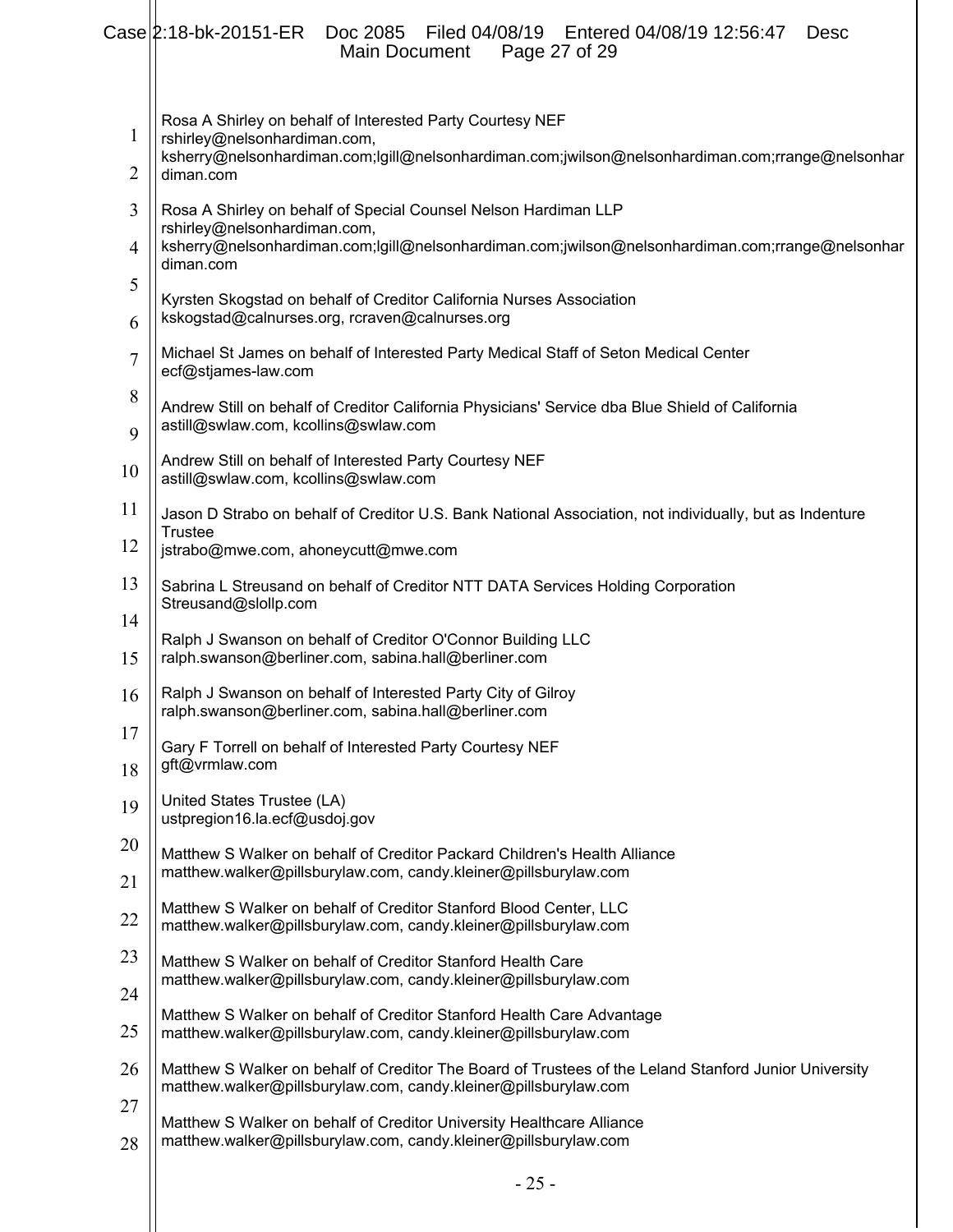|                                | Case 2:18-bk-20151-ER<br>Filed 04/08/19   Entered 04/08/19 12:56:47<br>Doc 2085<br><b>Desc</b><br>Main Document<br>Page 28 of 29                                                                                                                        |
|--------------------------------|---------------------------------------------------------------------------------------------------------------------------------------------------------------------------------------------------------------------------------------------------------|
| $\mathbf{1}$<br>$\overline{2}$ | Matthew S Walker on behalf of Interested Party Matthew S Walker<br>matthew.walker@pillsburylaw.com, candy.kleiner@pillsburylaw.com                                                                                                                      |
| 3                              | Jason Wallach on behalf of Interested Party Courtesy NEF<br>jwallach@ghplaw.com, g33404@notify.cincompass.com                                                                                                                                           |
| $\overline{4}$                 | Kenneth K Wang on behalf of Creditor California Department of Health Care Services<br>kenneth.wang@doj.ca.gov, Jennifer.Kim@doj.ca.gov;Stacy.McKellar@doj.ca.gov;yesenia.caro@doj.ca.gov                                                                |
| 5<br>6                         | Phillip K Wang on behalf of Creditor Delta Dental of California<br>phillip.wang@rimonlaw.com, david.kline@rimonlaw.com                                                                                                                                  |
| $\overline{7}$                 | Gerrick Warrington on behalf of Interested Party Courtesy NEF<br>gwarrington@frandzel.com, sking@frandzel.com                                                                                                                                           |
| 8<br>9                         | Adam G Wentland on behalf of Creditor CHHP Holdings II, LLC<br>awentland@tocounsel.com, lkwon@tocounsel.com                                                                                                                                             |
| 10                             | Adam G Wentland on behalf of Creditor CPH Hospital Management, LLC<br>awentland@tocounsel.com, lkwon@tocounsel.com                                                                                                                                      |
| 11                             | Adam G Wentland on behalf of Creditor Eladh, L.P.<br>awentland@tocounsel.com, lkwon@tocounsel.com                                                                                                                                                       |
| 12<br>13                       | Adam G Wentland on behalf of Creditor Gardena Hospital L.P.<br>awentland@tocounsel.com, lkwon@tocounsel.com                                                                                                                                             |
| 14                             | Latonia Williams on behalf of Creditor AppleCare Medical Group<br>lwilliams@goodwin.com, bankruptcy@goodwin.com                                                                                                                                         |
| 15<br>16                       | Latonia Williams on behalf of Creditor AppleCare Medical Group, Inc.<br>lwilliams@goodwin.com, bankruptcy@goodwin.com                                                                                                                                   |
| 17                             | Latonia Williams on behalf of Creditor AppleCare Medical Management, LLC<br>lwilliams@goodwin.com, bankruptcy@goodwin.com                                                                                                                               |
| 18<br>19                       | Latonia Williams on behalf of Creditor St. Francis Inc.<br>lwilliams@goodwin.com, bankruptcy@goodwin.com                                                                                                                                                |
| 20                             | Michael S Winsten on behalf of Interested Party Courtesy NEF<br>mike@winsten.com                                                                                                                                                                        |
| 21                             | Jeffrey C Wisler on behalf of Interested Party Cigna Healthcare of California, Inc., and Llife Insurance<br>Company of North America                                                                                                                    |
| 22                             | jwisler@connollygallagher.com, dperkins@connollygallagher.com                                                                                                                                                                                           |
| 23<br>24                       | Neal L Wolf on behalf of Creditor San Jose Medical Group, Inc.<br>nwolf@hansonbridgett.com, calendarclerk@hansonbridgett.com,lchappell@hansonbridgett.com                                                                                               |
| 25                             | Neal L Wolf on behalf of Creditor Sports, Orthopedic and Rehabilitation Associates<br>nwolf@hansonbridgett.com, calendarclerk@hansonbridgett.com,lchappell@hansonbridgett.com                                                                           |
| 26<br>27                       | Neal L Wolf on behalf of Defendant LOCAL INITIATIVE HEALTH AUTHORITY FOR LOS ANGELES<br>COUNTY DBA L.A. CARE HEALTH PLAN, an independent local public agency<br>nwolf@hansonbridgett.com, calendarclerk@hansonbridgett.com,lchappell@hansonbridgett.com |
| 28                             | Hatty K Yip on behalf of U.S. Trustee United States Trustee (LA)                                                                                                                                                                                        |
|                                | $-26-$                                                                                                                                                                                                                                                  |